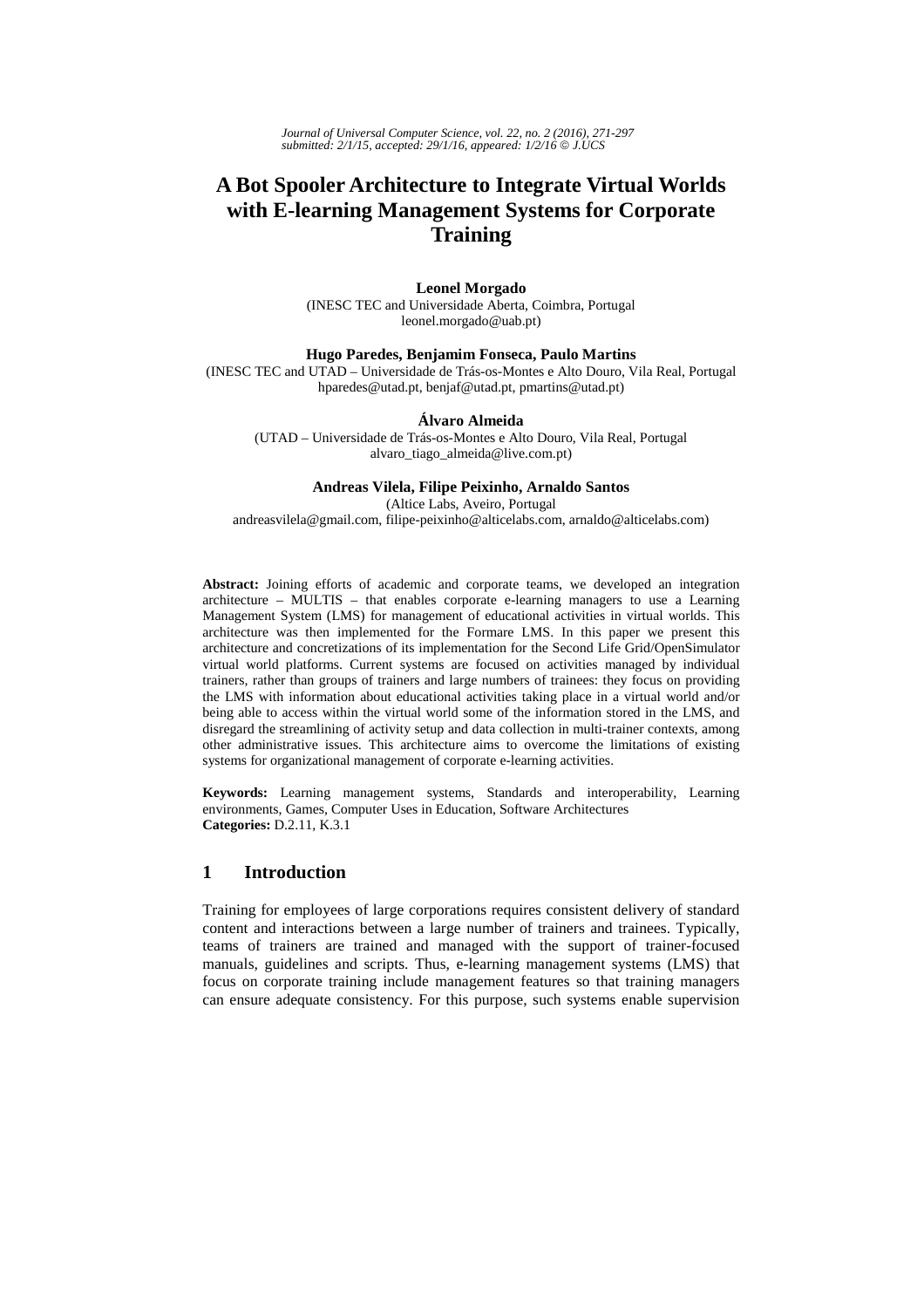and tracking of content delivery and interactions between large numbers of trainers and trainees. This is the case of systems such as Blackboard Learn [Blackboard, n.d.], Cornerstone LMS [Cornerstone, n.d.], Oracle iLearning [Oracle, n.d.], Saba [Saba, n.d.], and Formare [AlticeLabs, n.d.], the latter being system used in this work.

Between 2009 and 2012, joint teams at UTAD university and PT Inovação (PTIn), the company which developed the Formare LMS (PT Inovação is now called Altice Labs) cooperated to expand the range of available interaction modes in corporate e-learning management systems, integrating them with three-dimensional (3D) virtual world platforms, as described further ahead.

This integration effort was conducted from the perspective of the providers and managers of corporate e-learning. Rather than changing the typical experience of trainers and trainees during virtual world activities proper, the core concern of these professionals is that the activities are manageable across large numbers of trainers and trainees. I.e., that the deployment of activities, content, and features does not depend on individual initiatives, almost handcrafted, for tasks such as regulating access, providing the specific content stipulated for each session, enabling monitoring features, and others (more details on requirements are provided on section 5).

Thus, in this paper, we present the technological approach developed by the joint UTAD/Altice Labs teams, with the goal of enabling management of virtual world activities in corporate e-training systems, across large numbers of trainers and trainees. It consists of a software architecture developed to enable LMS-based corporate training systems to coordinate and manage 3D virtual world activities. Just as for traditional Web-based or conferencing-based activities, the architecture aims to enable supervision and tracking of content delivery and interactions between large numbers of trainers and trainees. The core idea behind this architecture is that since users access virtual worlds using a piece of client software, any server-based virtual world platform is sure to provide interfaces for client software to connect. Hence, even for virtual world platforms without a public application programming interface, an LMS can still connect to the virtual world platform as an automated user – known as a "bot" – and this bot metaphor can be used as an abstraction to integrate systems.

We start with a brief background on the educational use of virtual worlds, and then present the concept of virtual world platforms and their nature as autonomous software systems, which can be hosted alongside an LMS or externally. We proceed with a sample of corporate e-training management requirements that illustrate specific integration problems. We follow this with a presentation of existing approaches for integrations of virtual worlds with e-learning systems and their limitations. Subsequently, the developed architecture is presented. We conclude with several examples on how that architecture has been used in actual integration of virtual world activities with a corporate LMS: Altice Lab's Formare. This architecture may also hold the promise for integration of virtual worlds in any information system, but such claim cannot be put forth at this moment, since it was developed from LMS integration requirements and validated via LMS providers only.

# **2 Use of Virtual Worlds for Education and Training**

The concept of virtual worlds has been used in various forms for decades, intertwined with terms such as "virtual environments" and "virtual reality." However, currently it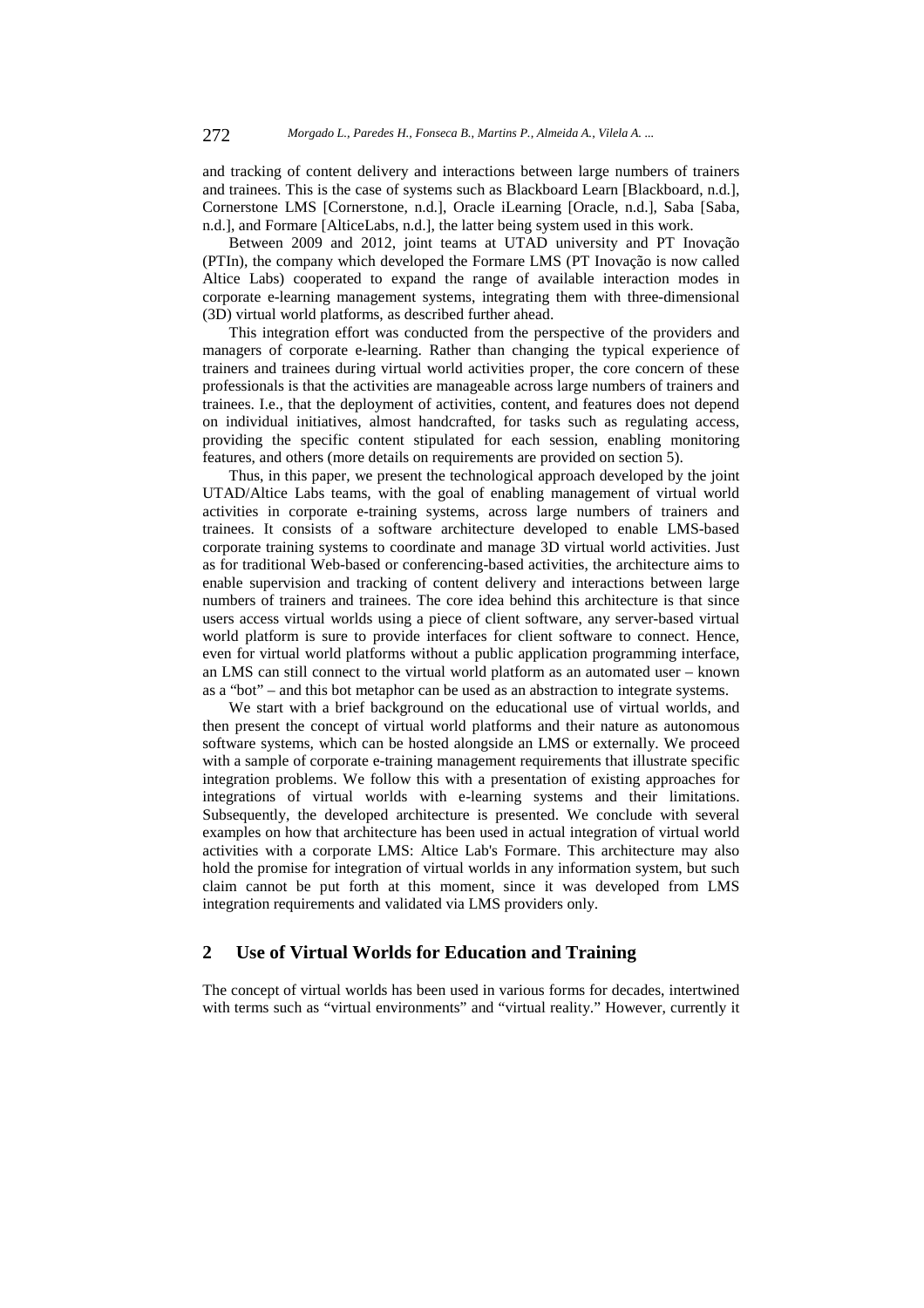is commonly used to denote multi-user computational environments representing a space, within which users find themselves represented by visual avatars, as defined in detail by Morgado et al. [Morgado, 10]. While also used for text-only virtual spaces, the concept is most commonly used nowadays to denote massive multiuser online role-playing games such as World of Warcraft, and also social-oriented software platforms such as Second Life. In virtual worlds, the avatar is the metaphor for interaction with the contents of the virtual space and with other users. Like on social web spaces such as Facebook, there is awareness of user presence, but unlike social Web spaces, in virtual worlds the avatar and his/her/its spatial location is part of the interaction metaphor and context. If one removes the multi-user capability requirement and focuses only on the physical presence of an avatar in a virtual space, any game or simulation where the user controls an avatar or character would be a virtual world. However, such software falls outside the scope of this paper: being single-user it does not enable synchronous interactions between trainers and trainees.

The use of virtual worlds for training and education in general is well documented in literature, both for text-only platforms known as MUDs or MOOs (see the 1998 book by Haynes & Holmevik [Haynes, 1998] for a nice overview) and for the current generation of 3D virtual world platforms, such as Second Life, OpenSimulator, Activeworlds, Project Wonderland, and others. Current research on educational use of virtual worlds has been prolific, and for a panorama of the field we recommend starting with the scoping study of Sara de Freitas [de Freitas, 08] and the review conducted by Hew & Cheung [Hew, 10], and complement them with more recent perspectives such as the decade-long review of their use in health care [Ghanbarzadeh, 14] and a recent overview of current technological challenges they face towards widespread adoption [Morgado, 15]. Projects funded by the European Commission, such as MUVEnation [Pérez-Garcia, 09], VITA [Rodrigues, 09] or Euroversity [Motteram, 14] have also been instrumental in providing guidelines, recommendations, and activities for using virtual worlds for education and training.

In brief, educational and training approaches to leverage the affordances of these platforms aim to enhance the range of synchronous activities already conducted in chatrooms and videoconferencing [Cruz, 15]. They also seek to expand that range over to types of activities that were only possible in face-to-face training or in specialpurpose multi-user serious games. E.g. use of the spatial distribution of avatars in a virtual auditorium to provide clear visual distinctions between which avatars are – at each particular time – presenting, and which are the audience; or the obvious option of enabling sets of trainees to conduct online role-playing activities or experience fullfledged interactive multi-user serious games (e.g., [Hudson, 09]; [Cohen, 12]).

However, from the perspective of corporate e-learning, current platforms lack management support for courses provided by large numbers of trainers to large numbers of trainees. For instance, if several training classes need to take place at the same time, then replicas of the intended classroom with identical features need to be available for each class. Consequently, trainers and trainees need to readily know the location of their intended classroom, and be ensured that only enrolled class members are present, to avoid likely disruptions should hundreds of people simply wander around the virtual classroom locations: whereas from a trainers and trainees perspective an unintended participation is only one occurrence, from the perspective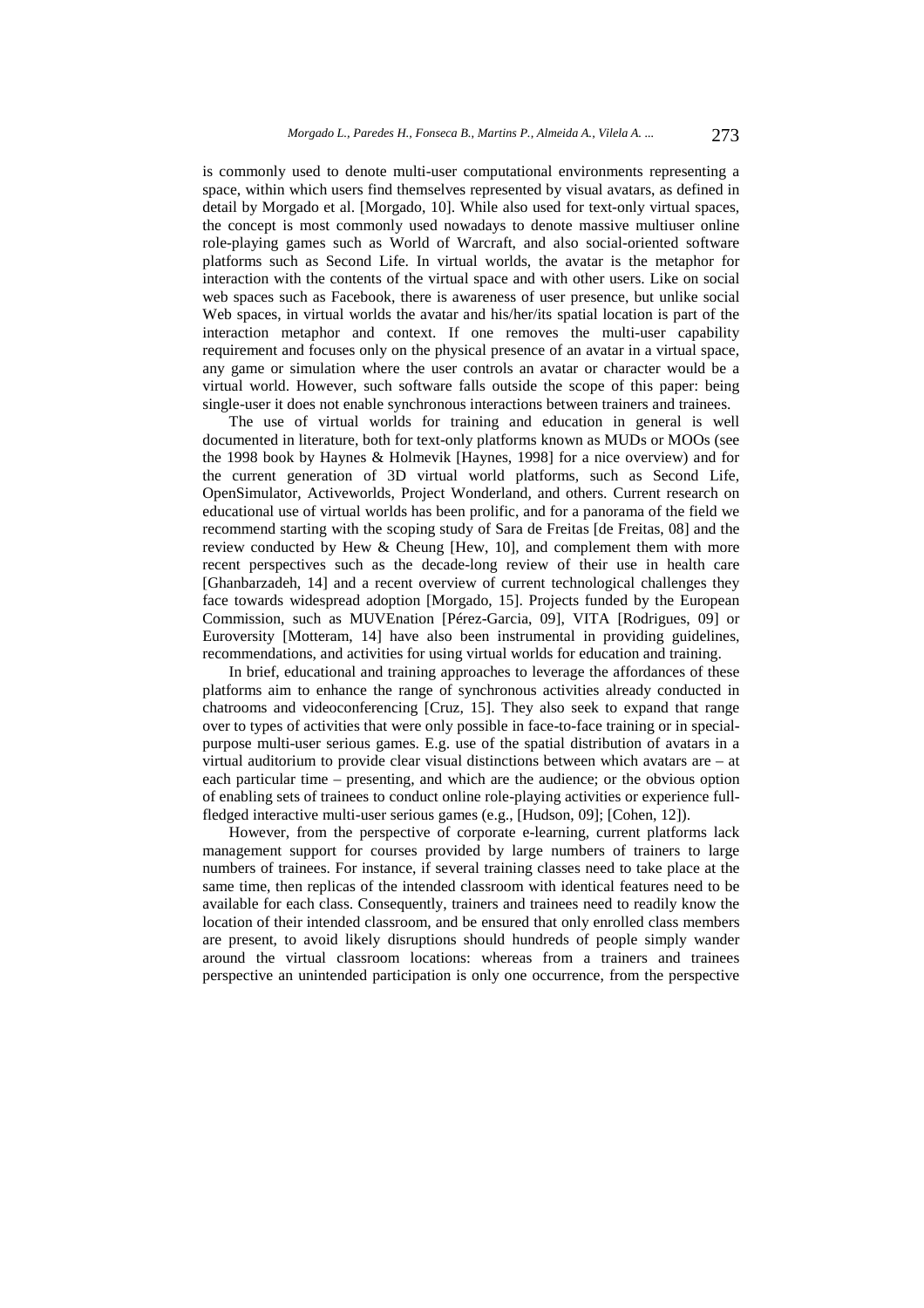of a provider or manager of corporate e-learning, all such disruptions imply an unmanageable quality of service.

# **3 Virtual World Platforms as Autonomous Software Systems**

Currently, organizations have a large selection of technology for development and deployment of virtual world solutions. A key distinction is between developing from scratch or by leveraging a virtual world platform. To develop from scratch, creating a customized world, organizations typically use one of many available code libraries or game engines. This is, for instance, the common approach in many pieces of software referred to as serious games. Such an approach is resource-intensive, and developed for specific courseware, rather than for producing generic e-learning platforms. Our focus is on the second alternative: when organizations use of pieces of software that provide ready-to-use multi-user virtual spaces, i.e., virtual world platforms. Using a virtual world platform, the tasks for developing and deploying a virtual world focus on the creation of visual content (such as objects and scripted interactions), user access (network setup and user credentials), and activity management (organization of interactions, of the virtual space, etc.). Basic technical requirements, such as networking, rendering, messaging, and others, are provided by the virtual world platform, rather than having to be implemented. Notable examples of such platforms include Second Life Grid and OpenSimulator (both are described in detail by Sequeira [Sequeira, 13]), Open Wonderland [Kaplan, 11], Sirikata [Cheslack-Postava, 12], and OpenCobalt [Virtual Worlds Group, n.d.].

Organizations can either setup their own virtual world using some of these platforms, or rent the virtual world space and service from a third-party that hosts the servers and platforms (for the Second Life Grid platform, renting virtual world space is the only available option). Such third-party virtual world vendors typically manage a common technological platform and rent sections of the virtual world space to specific customers. In any case, the virtual world platform is a distinct service from the LMS platforms employed for corporate e-training and e-learning (Figure 1).



*Figure 1: LMS and virtual world servers as distinct servers.*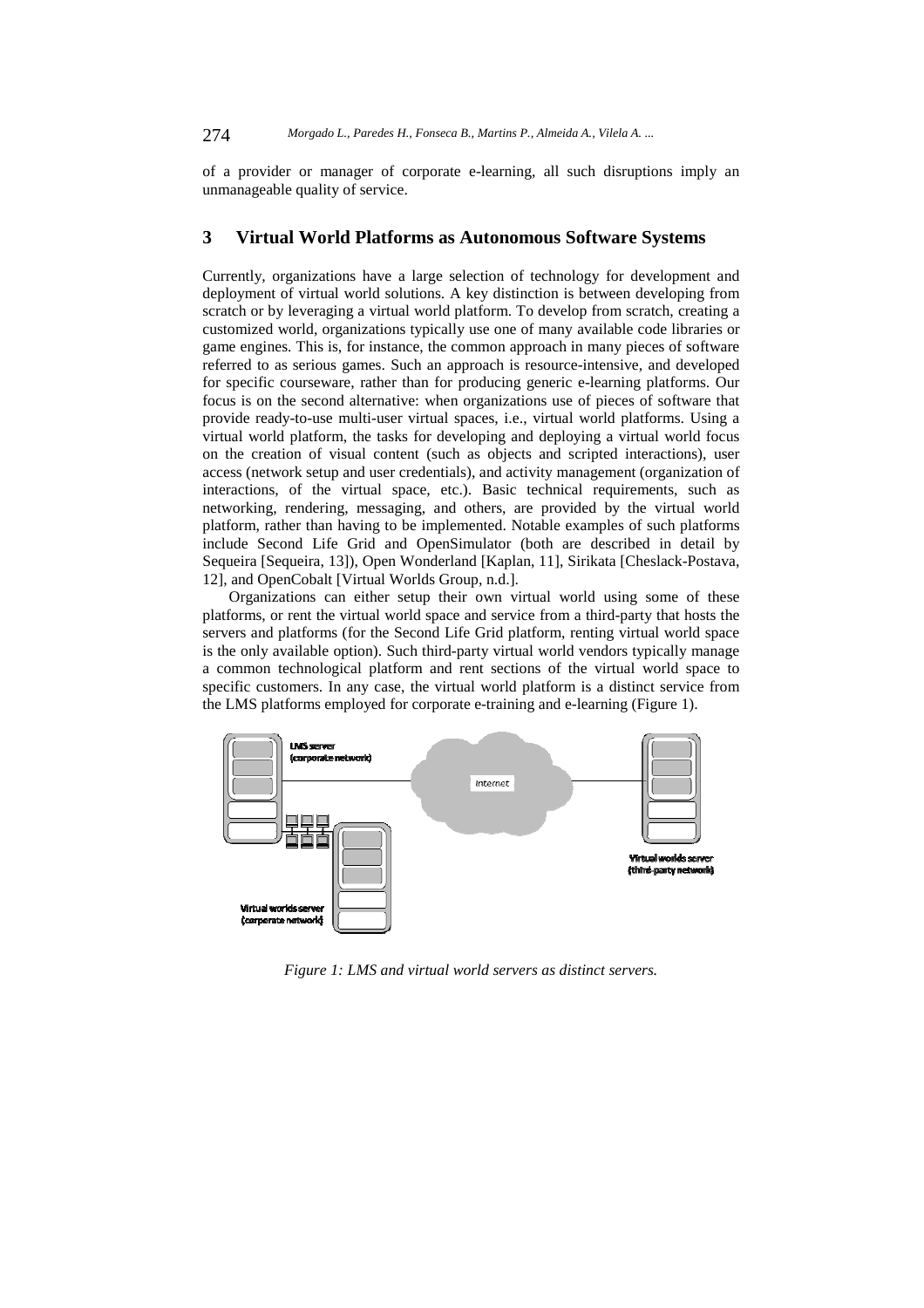Some of the aforementioned virtual world platforms are open-source, which allows organizations to change their code in order to integrate them with external systems. However, this implies that an organization is either locked into the particular version of the platform which was used as a basis for integration, or is from then on committed to maintaining a private forked version of the public open-source code. Also, adapting the virtual world platforms for integration with external systems is not an option when considering hosting of the virtual world on third-party servers (which typically power more than a single customer or more than a single virtual world).

For this reason, the architectural approach detailed in this paper develops the LMS platform to leverage the interfacing features currently available in virtual worlds. Our perspective is that LMS platforms hold the management logic of the elearning process, and virtual world platforms provide alternative modes of interaction, not the core e-learning management functionality. Under this perspective, managers of e-learning efforts are free to eventually decide to switch virtual world platforms in accordance with novel technology developments, to switch between hosted and rented alternatives or even use a combination of platforms and hosting alternatives.

# **4 Sample requirements for corporate e-training management of virtual world activities**

Under the perspective that interactions in 3D virtual worlds are to take place within the wider context of traditional e-learning courses [Antunes, 08], enhancing or expanding the synchronous interactions, since 2009 a team at UTAD, with a background on virtual worlds research, cooperated with the PT Inovação/Altice Labs team behind the Formare LMS design, development, and business focus. Through regular meetings, technological trials and demonstrations, prototyping, and plain trial and error, the two teams developed a series of system requirements for integration of virtual worlds in the Formare LMS and within the context of corporate e-training/elearning, which is the business focus of the Formare LMS team. This effort resulted on a commercial version of the Formare LMS, dubbed "LMS 3D", whose first commercial deployment took place at a major corporation in Brazil.

The full list of requirements is large, but from a software engineering perspective the diversity of challenges is smaller, since several requirements end up demanding similar tasks from the software architecture. Therefore, in Table 1 we present a selection of those requirements which are representative of the variety of tasks that the integration architecture needs to support.

These requirements are quite high-level: they have been further subdivided into finer requirements. For instance, requirement R1 implies specific sub-requirements such as that each LMS user is associated with a 3D virtual world user; that virtual rooms can be created on cue; that existing virtual rooms can be tracked and managed; and several further sub-requirements associated with the various features mentioned in the R1 description.

From a workflow perspective, the requirements imply that integration of 3D virtual worlds with an LMS for the context of corporate e-learning and e-training needs to support sequences of operation that can be initiated at either end. That is, while using the Web interface of the LMS, user actions may require automated intervention in the virtual world (for instance, creating a room); and while using the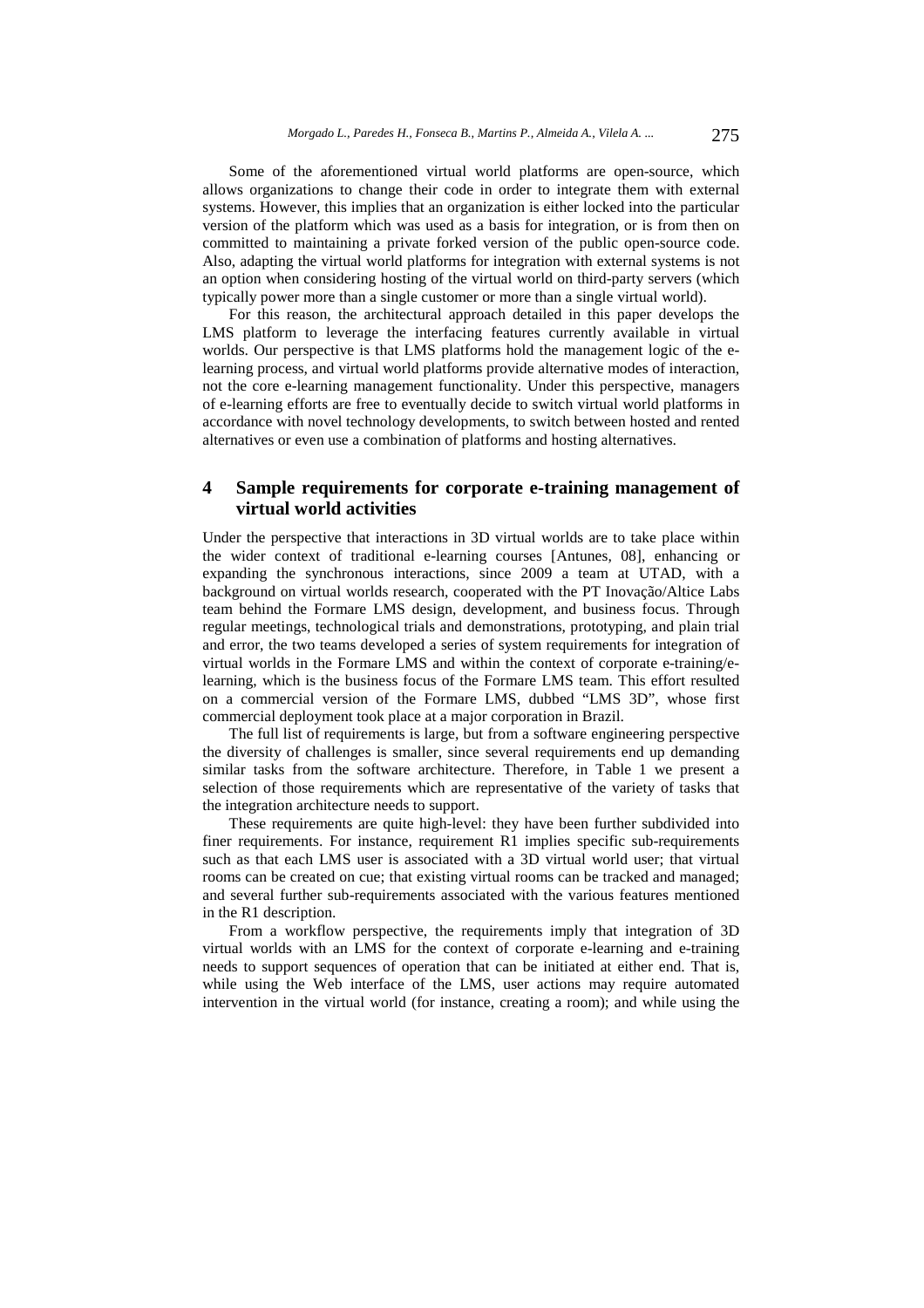3D virtual world (under this perspective, also an interface of the LMS), user actions may require automated intervention on the LMS data and/or services (for instance, recording attendance).

| ID             | <b>SAMPLE</b><br><b>REQUIREMENTS</b> | <b>DESCRIPTION</b>                                          |
|----------------|--------------------------------------|-------------------------------------------------------------|
| R1             | Creation of                          | Course managers should be able to use the LMS Web           |
|                | synchronous 3D                       | interface to schedule synchronous 3D sessions, specify      |
|                | sessions                             | which LMS users can attend it, whether to use an            |
|                |                                      | existing virtual room or create a new one, which features   |
|                |                                      | are available (such as slide projectors, chat recording,    |
|                |                                      | attendance registry, etc.), and which learning materials    |
|                |                                      | are required (presentations, 3D objects, etc.).             |
| R <sub>2</sub> | Archival of                          | Course managers should be able to allow specific LMS        |
|                | interactive 3D                       | users to provide interactive 3D content for archival.       |
|                | virtual world                        | Course managers should subsequently be able to manage       |
|                | content                              | this content via the Web interface, in concert with         |
|                |                                      | existing methods for management of non-3D content           |
|                |                                      | (documents, presentations, images, sounds, videos).         |
| R <sub>3</sub> | Use in the virtual                   | LMS users in the 3D virtual world should be able to         |
|                | world of 3D                          | access the 3D content stored in the LMS (according to       |
|                | content archived                     | access rights registered in the LMS) and interact with it.  |
|                | in the LMS                           |                                                             |
| R <sub>4</sub> | Provision of 3D                      | Course managers and trainers should be able to specify      |
|                | content to LMS                       | automated 3D content delivery to specific LMS users, in     |
|                | users                                | the virtual world, both prior to a 3D session or during it. |

# *Table 1: Sample requirements for integration of 3D virtual worlds in an LMS platform.*

Figure 2 provides a summarized overview of the requirements: users at the Web interface either request actions to be carried out in the virtual world (for instance, creating a virtual classroom) or request that data collection takes place (for instance, tracking attendance during a synchronous session). At the virtual world interface, users either do something that produces data (such as being present or interacting with objects), or something that requires data from the LMS (for instance, request delivery of materials, or an interaction attempt with a virtual object may originate a request for permissions; it can also be something as plain as entering a room, if the system aims to automatically react to that event).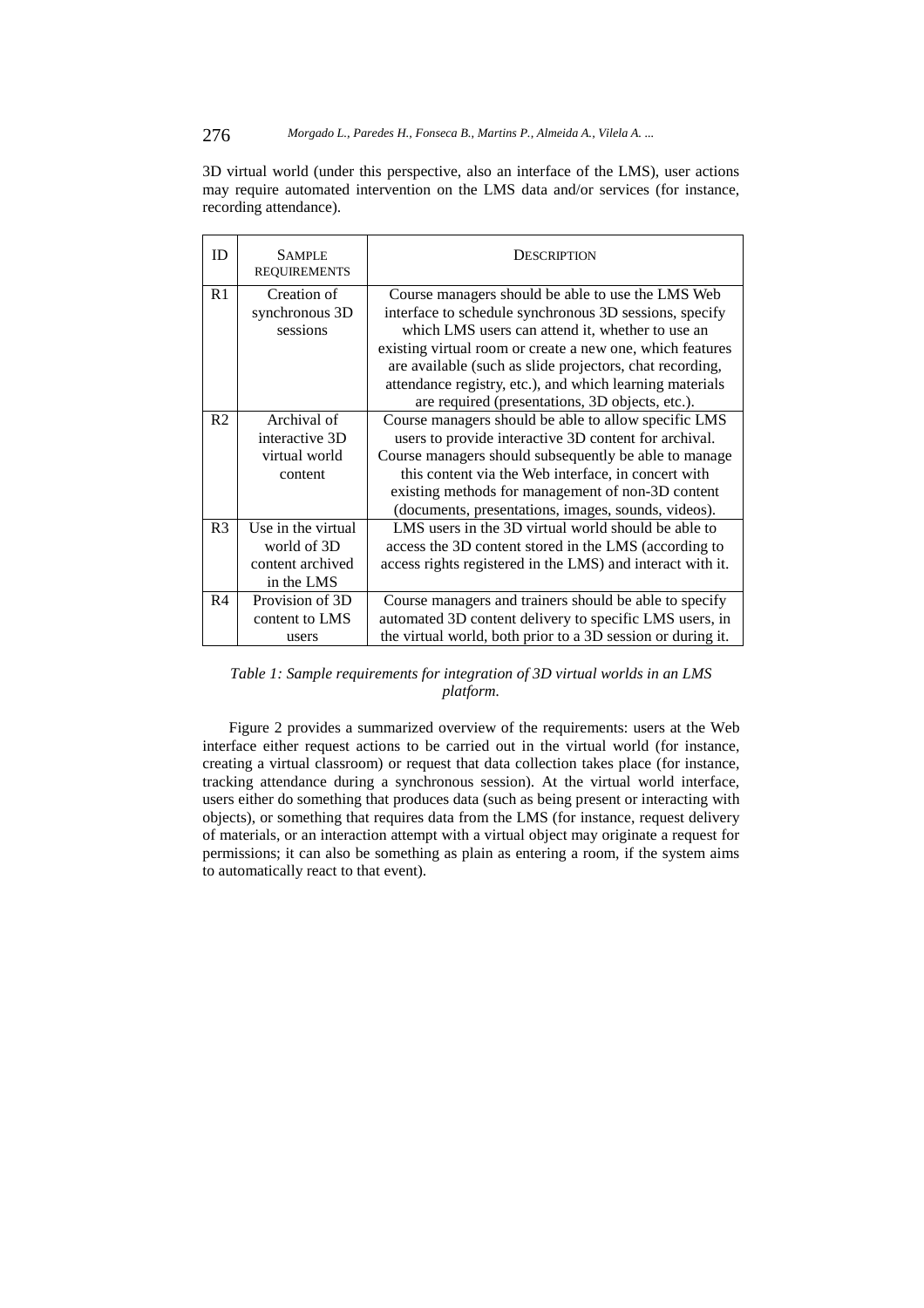

*Figure 2: Abstract use cases perspective underlying the architecture design.* 

# **5 Existing Approaches for Virtual World and LMS Integration**

Somewhat surprisingly, in spite of all the research attention that virtual worlds have enjoyed over the past years, there have been only a few limited efforts to integrate them with the numerous LMS used today. And those are entirely geared towards Second Life/OpenSimulator platforms. The best known is the open-source SLOODLE project [Kemp, 06], focusing on integration of Second Life or OpenSimulator platforms with Moodle, an open-source LMS [Ferreira, 05] geared towards educational settings (rather than corporate environments). From providers of corporate LMS services, besides the UTAD/Altice Labs effort originating this paper, there is only the BbSL project, integrating Second Life with Blackboard Learn [Werner, n.d.]. There is also an autonomous LMS system, Vushi, specifically aimed at providing some LMS features for Second Life-based teaching [Texas State Technical College, n.d.], hence not a general-purpose, corporate-oriented LMS at all. There are also several smaller efforts, which provide technological solutions for specific integration issues, but without broader system integration concerns (e.g., Madeira et al. [Madeira, 10] proposed a Moodle-based system for automatic attendance registration of Second Life-based classes).

The BbSL project was developed between 2008 and 2009 by Ball State University's Institute for Digital Intermedia Arts (IDIA), under the Blackboard Greenhouse Grant for Virtual Worlds [Blackboard, 08]. It developed a set of tools both virtual and Web-based, allowing users to "manage, administrate and facilitate any hybrid Second Life / Blackboard Learn instructional experience" (Fillwalk, 09, acc. Werner [Werner, n.d.]).

SLOODLE is a project that evolved from its original proposal in 2006, where the goals where to provide Second Life users with access to content stored in a traditional Web-based LMS, Moodle [Kemp, 06]. In this sense, its origins are the opposite of the UTAD/PTIn architecture proposed in this paper: no control or management on part of the training manager, but rather support for independent teachers and sets of students – in fact, this system evolved from a survey of teachers and students (ibid.). SLOODLE has since evolved [Livingstone, 09] to include some support for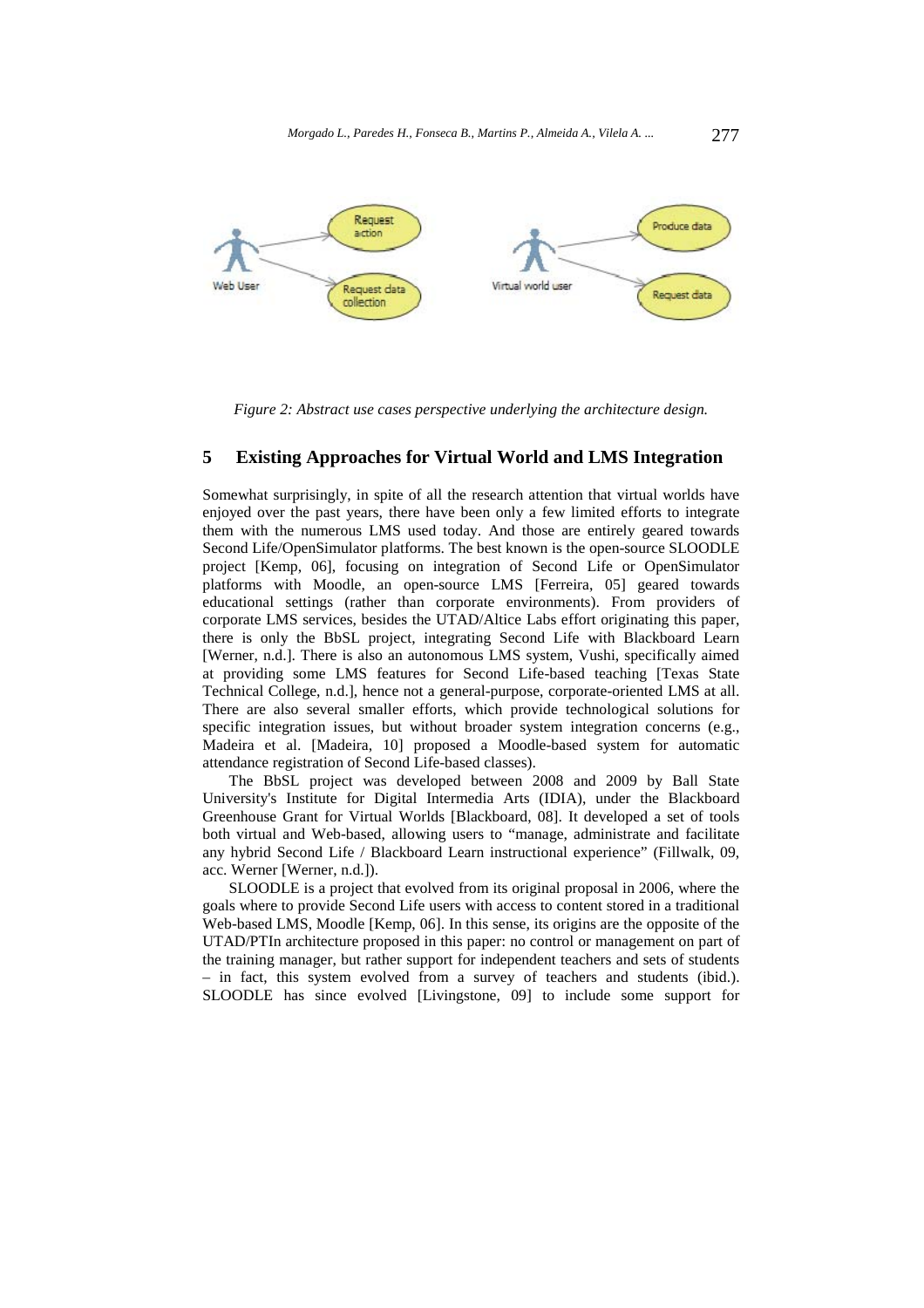registering in the LMS data about virtual world activities. For instance, the SLOODLE Tracker module allows the use of Web pages for tracking which virtual world tasks where completed by the students [Callaghan, 09]; and the SLOODLE Prim DropBox module allows using Web pages to track delivery of 3D assignments by students [Farley, 09].

In this regard, all existing systems (Vushi, BbSL, and SLOODLE) have a focus on individual trainers or trainees, rather than organizations: they focus on providing elearning systems with information about educational activities taking place in a virtual world and/or being able to access within the virtual world some of the information stored in the e-learning system. They do not provide support for LMS-centred control and management: trainers and learners need to access specific locations and objects inside a virtual world in order to get or setup virtual objects and tools necessary for a task, rather than have them preset or delivered automatically; trainers and learners need to setup their own virtual world accounts and then associate them with the LMS, rather than have management support for their account on part of the e-learning provider. That is, while these existing systems provide support for individual teachers and trainers to use virtual worlds in connection with an LMS, they do not provide support for organizational management of corporate e-learning activities. Taking the sample requirements presented in Table 1, as an example, requirements R1 and R2 are not met by either Vushi, BbSL or SLOODLE. R3 can be accomplished by these systems, if necessary. And R4 is only partly met: while Vushi, BbSL and SLOODLE allow users to automate content delivery, their approach is virtual-world centric, not LMS-centric. That is, a training manager/coordinator cannot use the LMS Web interface to manage content across courses, training modules, and sessions, and easily specify the distribution of 3D content to specific users.



*Figure 3: SLOODLE architecture [Kemp, 06], corrected by us to match its actual operation (crossed link removed, light green link on the left added).* 

Figure 3, which details the SLOODLE architecture, further clarifies this individual-oriented perspective. In the SLOODLE architecture, the virtual world logic (in this particular case, Second Life logic) is an interface to the LMS data, allowing virtual world events to report or query LMS data through the LMS logic. But what if the triggering event is not a virtual world event, but an LMS-originated event? For instance, a request by a training coordinator; a timer-triggered action; or some other event caused by the overall management logic? The SLOODLE architecture does not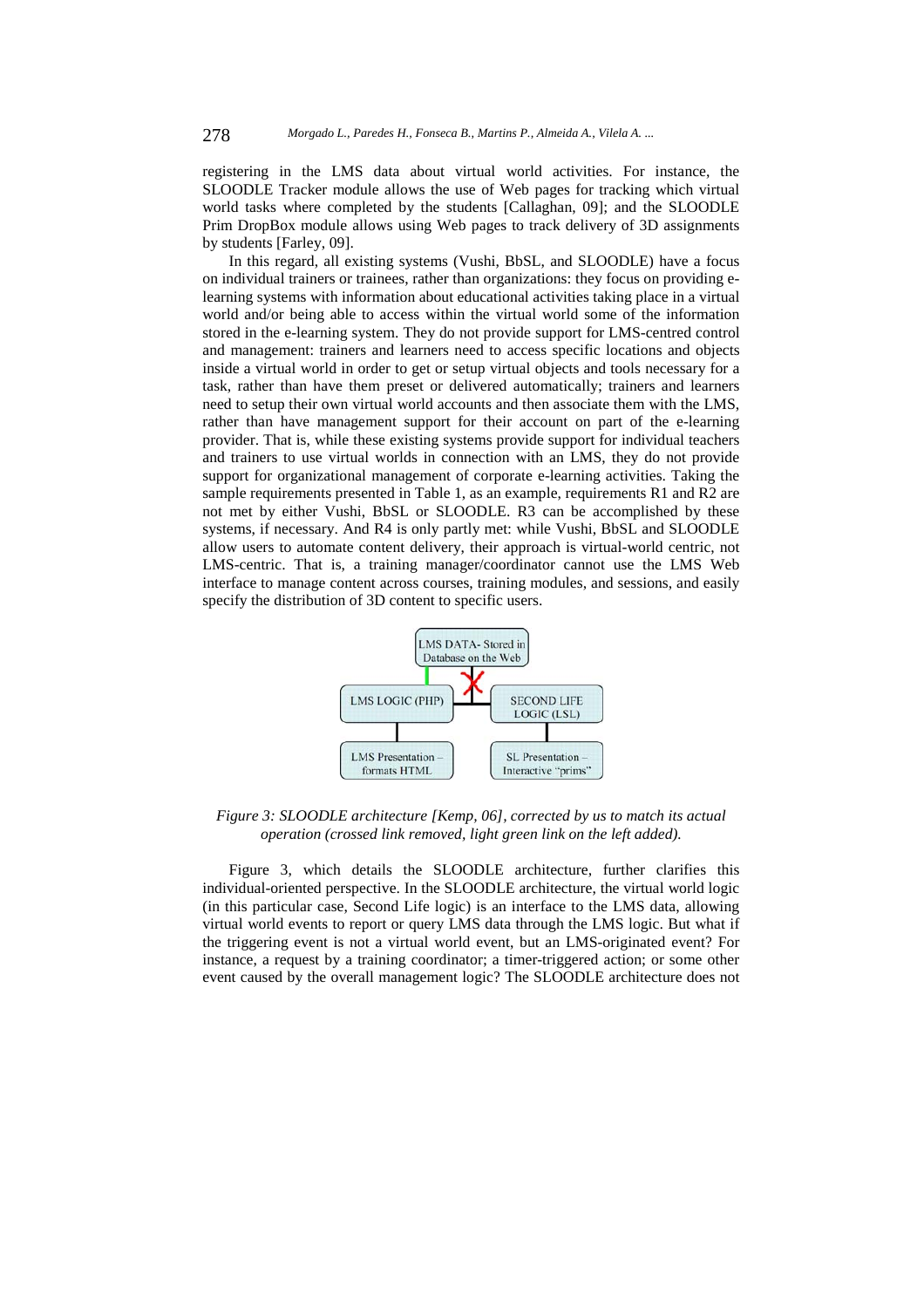take into account LMS-originated events. For that, it would be necessary for the virtual world platform to be able to accept incoming requests of the LMS logic.

To use virtual worlds as enhanced synchronous modes of interaction for corporate training, we sought to develop an LMS-centric (or organizational-centric) architecture. From requirements such as those presented in the previous section, our focus was on an architecture where communication could be initiated at either the LMS logic or the virtual world logic, and also an architecture that could be employed for different virtual world platforms, rather than be restricted to Second Life.

As an inspiration for a software architecture that would purvey this LMS-centric perspective required for integrating virtual world in corporate e-learning systems, we looked at two kinds of systems which bear some similarities with the current topic. Namely, we looked at integration in e-learning systems of remotely-operated or simulation-based laboratories for educational purposes, and of training simulations.

Parallels with virtual worlds can be readily made regarding remotely-operated laboratories for educational purposes, since some of these systems allow interactive experiments, where a student is remotely operating a laboratory server. And the integration of these remote labs into e-learning systems has been receiving some attention from the technology-enhanced learning community (e.g., [Rapuano, 06]). Indeed this line of research is LMS-centric: the LMS is the basis for the learning activities, performed on a different system. In particular, some remote labs systems now enable synchronous cooperation for conducting remote experiments, further increasing the parallelism with virtual worlds (e.g., [Bochicchio, 09]). E.g., Richter et al. [Richter, 10] proposed virtual worlds as collaborative environments for collaborative remote laboratories. It is thus not surprising that research on remote labs integration in LMS systems has parallels with integration efforts for virtual worlds.

Often research deals with the resolution of specific issues, without broader system integration concerns: for instance, whereas Madeira et al. [Madeira, 10] tracked virtual world class attendance in Moodle, Ferreira & Cardoso [Ferreira, 05] booked laboratory equipment, also in Moodle. Where ontologies and protocols have been developing to orchestrate and share virtual world content (see Table 2, ahead, and the recent proposal by Silva et al. [Silva, 14]), ontologies have also been used to describe remote labs interfaces and orchestrate collaboration [Jailly, 11]. This is emphasized by Bochicchio & Longo [Bochicchio, 10]: they describe the integration with an LMS of a laboratory server for remote interaction with an electron microscope. While ignoring the lab server's collaboration features, they report concerns with striking similarity to the requirements we mentioned: namely, need for "adoption of a single sign-on technique to authenticate and authorize Moodle users to interact with the lab equipment" (ibid., p. 313) and the need to "exchange messages between the LMS and the CRL [(Collaborative Remote Lab)] runtime environment, in order to perform the tasks made in the LMS with effects in the CRL (like a lab reservation) and viceversa" (ibid.). They have not yet provided an architecture to address these concerns, but the concerns have been echoing in more recent papers on integration of remote laboratories with LMS systems [Al-Khanjari, 15]. Indeed both communities are coming across similar issues and may benefit from following each other's approaches.

Regarding the integration of training simulations in e-learning systems (e.g., [Ribeiro, 11]), a key distinctive factor is that computer simulation systems have now benefited for over 10 years of a standard architecture enabling their distributed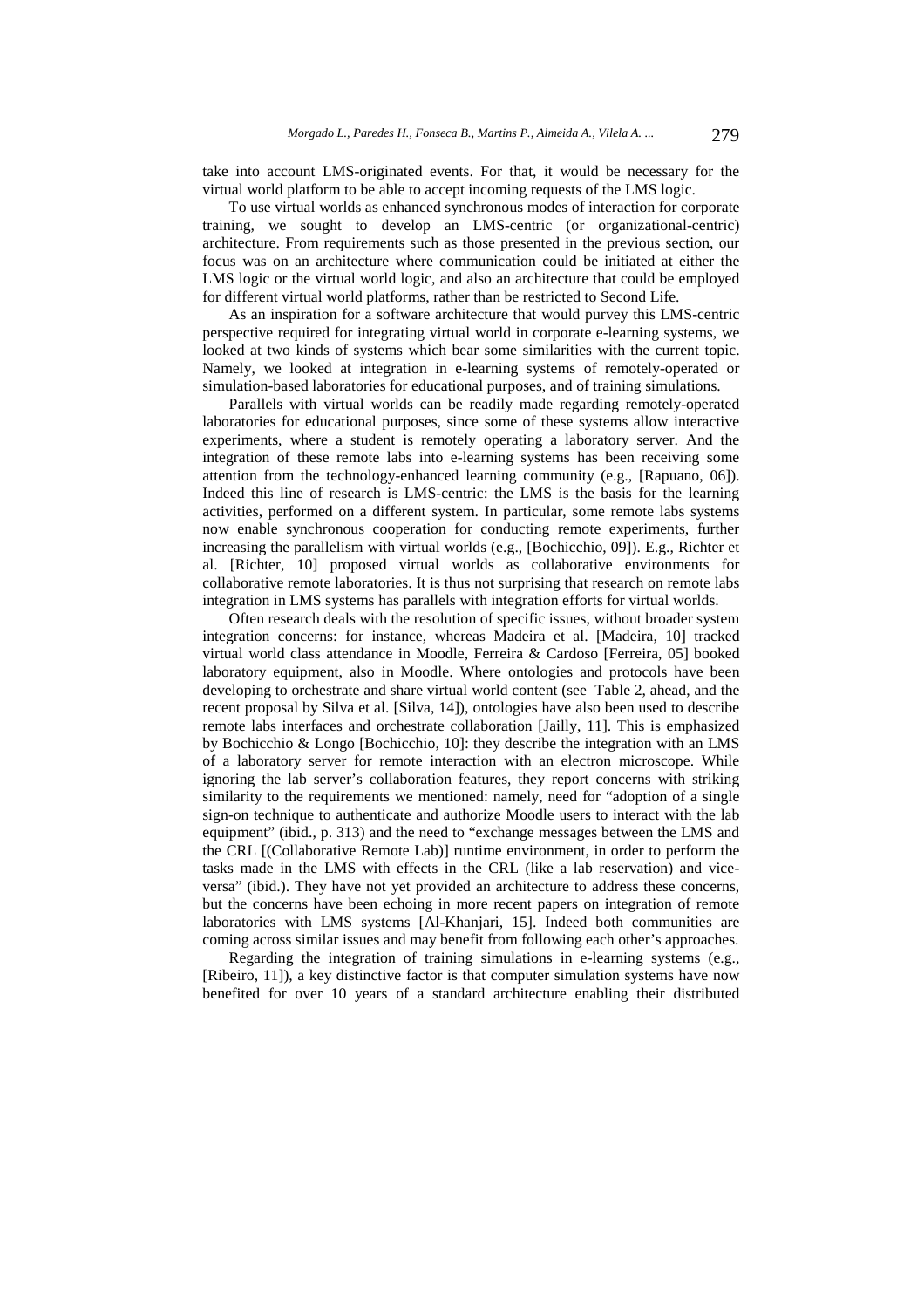interoperability: HLA, described in IEEE standard 1516 [Symington, 00]. This architecture enables communication and data exchange between different simulators, albeit control services have been lacking [Jie, 13]. Several researchers have proposed methods for integration of simulation systems and e-learning systems, leveraging the HLA architecture. These approaches rely on a well-known standard for integrating interactive learning objects in e-learning systems, called SCORM [Advanced Distributed Learning, 09]. The most recent proposals for LMS integration of simulations are based on creating SCORM-compliant learning objects with a module that federates with HLA-compliant simulators (e.g., [de Penning, 08]; [Jiménez, 08]). In these approaches, when a user accesses the SCORM learning object in the LMS, he/she is in fact communicating with the simulator server as a distributed part of it.

While HLA-compliant simulation systems are now a reality, standardization work for virtual world interoperability has not achieved similar status. At least 8 working groups or organizations have ongoing conflicting proposals of interoperability standards of virtual worlds (Table 2). The MPEG-V (ISO/IEC 23005-1:2011) standard may eventually arise as the equivalent of HLA for virtual world platforms, but so far no virtual world platform is compliant; a situation we can only hope changes in the future – either with this or with some other standard [Morgado, 09].

Still, the SCORM-based approach of these architectures does not entirely solve the requirements of corporate e-training. While adequate for the actual participation of users in simulations, it does not tackle, for instance, requirement R1 from Table 1, or any other where a training manager needs to setup or preconfigure the simulation server. This derides from a basic distinction between simulation servers and virtual world servers. While the former provide a ready-made scenario with predetermined interaction rules (possibly with some parameterization), the latter provide the more basic services of virtual content hosting, user-to-user communication, and user-touser/user-to-object interaction. That is, virtual world platforms have the potential to provide users with the ability to make their own scenarios and content, to determine their own interactions. Some game-oriented worlds restrict this, but the potential is there. Hence the ambition of allowing an external system (such as an LMS) to streamline and manage this level of scenario setup and configuration. Requirement R1 is but an example of this.

The architecture devised by UTAD and PTIn, which we named MULTIS, aims to provide a solution for this ambition of integration of virtual world activities in the management features of corporate e-learning systems. It looks at the connection of the LMS logic with the virtual world logic, and provides a solution for the limitations pointed out in our description of the SLOODLE architecture and for those pointed out above for HLA-based architectures.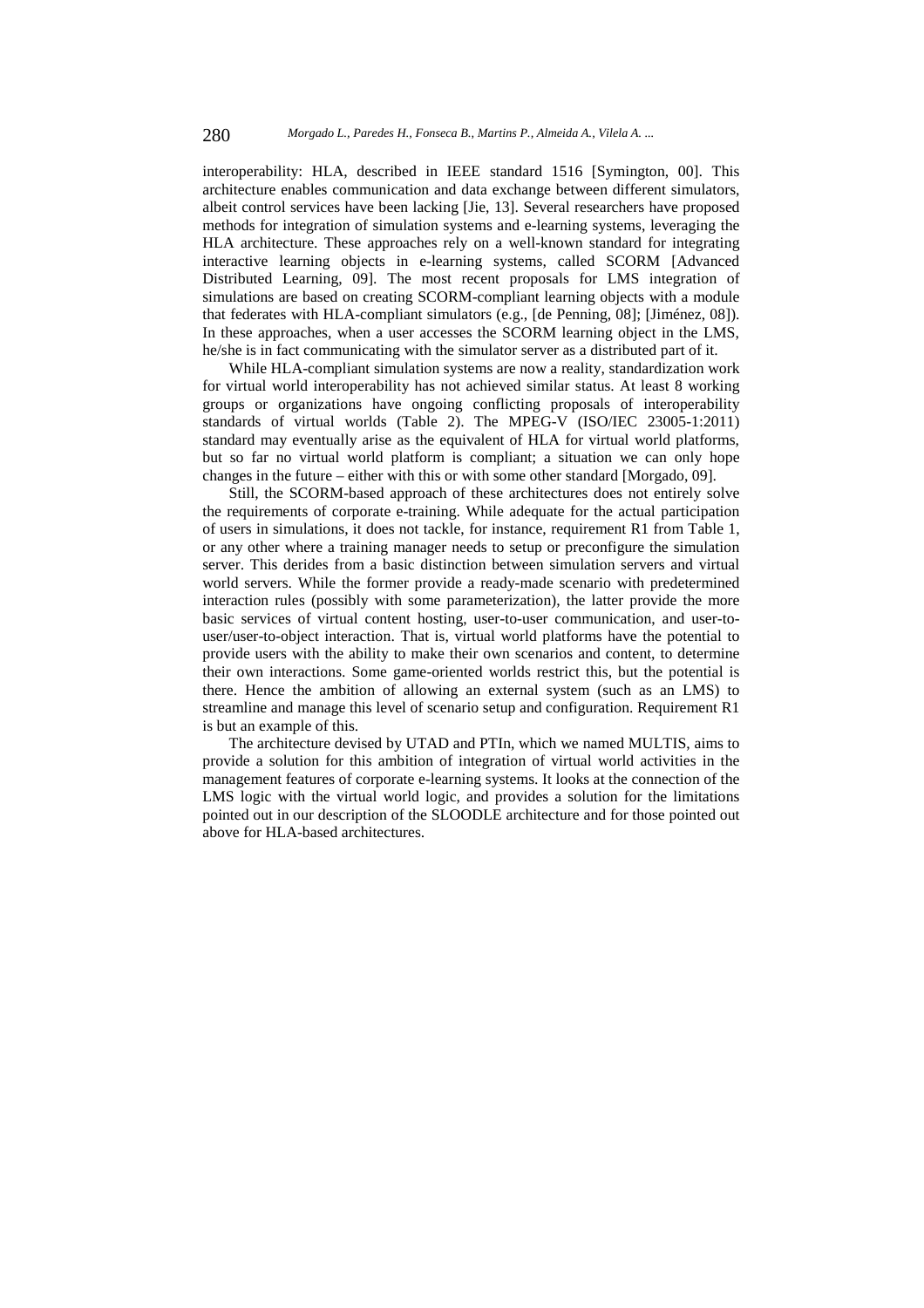| Group and URL                | Comments                                                    |
|------------------------------|-------------------------------------------------------------|
| $HTML5 + WebGL$              | The WebGL standard was developed by the Khronos             |
| http://www.khronos.org/r     | Group consortium. It specifies an application               |
| egistry/webgl/specs/lates    | programming interface (API) for 3D rendering on the         |
| t/                           | Web, as a context for the HTML5 "canvas" element.           |
| <b>IEEE VW Standard</b>      | This group aimed to develop "Metaverse Standards",          |
| <b>Working Group</b>         | with addressing, interfaces, and inter-component            |
| http://archive.is/www.me     | communication (devices, servers, objects, scripts,          |
| taversestandards.org         | avatars). Focus: interoperability of avatars and objects.   |
| <b>Immersive Education</b>   | This association announced in 2010 the creation of a        |
| Initiative                   | free open file format for 3D meshes, aiming at              |
| http://www.immersiveed       | allowing the sharing of 3D models across virtual            |
| ucation.org                  | worlds. This initiative is particularly relevant because it |
|                              | is supported by some of the main current virtual world      |
|                              | platforms: realXtend, Open Wonderland,                      |
|                              | OpenSimulator, Open Cobalt, and Sirikata.                   |
| MPEG-V                       | ISO/IEC standard focused on interoperability of             |
| (ISO/IEC 23005-1:2011)       | avatars and virtual objects, but also on control links      |
| http://mpeg.chiariglione.    | with the physical world (e.g., so that an avatar's face     |
| org/standards/mpeg-v         | can be controlled from sensors determining the              |
|                              | behavior of the physical face of the user).                 |
| MXP - Metaverse              | A protocol for interlinking and federating servers and      |
| eXchange Protocol            | identities, with sharing of 3D objects, to support virtual  |
| http://archive.is/http://w   | worlds with a continuous 3D space, with avatars that        |
| ww.bubblecloud.org/          | can travel transparently across server borders.             |
| <b>VWRAP</b> - Virtual World | Group at the Internet Engineering Task Force, with          |
| Region Agent Protocol        | similar goals as the MXP. Originated on efforts by          |
| https://datatracker.ietf.or  | Linden Lab and IBM for creation of a standard based         |
| g/wg/vwrap/charter/          | on current client-server protocols used by Second Life      |
|                              | and OpenSimulator. It is currently stagnant and             |
|                              | considering whether to close down or integrate its          |
|                              | efforts with other identity-federation efforts.             |
| X3D                          | ISO/IEC standard for defining 3D interactive models         |
| (ISO/IEC 19775-1:2008)       | integrated with multimedia data. Evolution of the well-     |
| http://www.web3d.org/        | known VRML modeling language. Focuses on virtual            |
|                              | world content, in terms of visuals and interactivity, and   |
|                              | the visual navigation across that content. It does not      |
|                              | address server interconnection, identity federation or      |
|                              | connection with physical systems.                           |
| Zelestra                     | A private company about which little information is         |
| https://web.archive.org/w    | available. It stated the production of standards with       |
| eb/20141222181452/http       | similar goals to those of MXP, without addressing 3D        |
| ://www.zelestra.org/         | model representation.                                       |

*Table 2: Groups working on standards for virtual world interoperability. This table expands the list compiled by the IEEE VW Standard Working Group in 2010 – vd. the URL of that group, in the table.*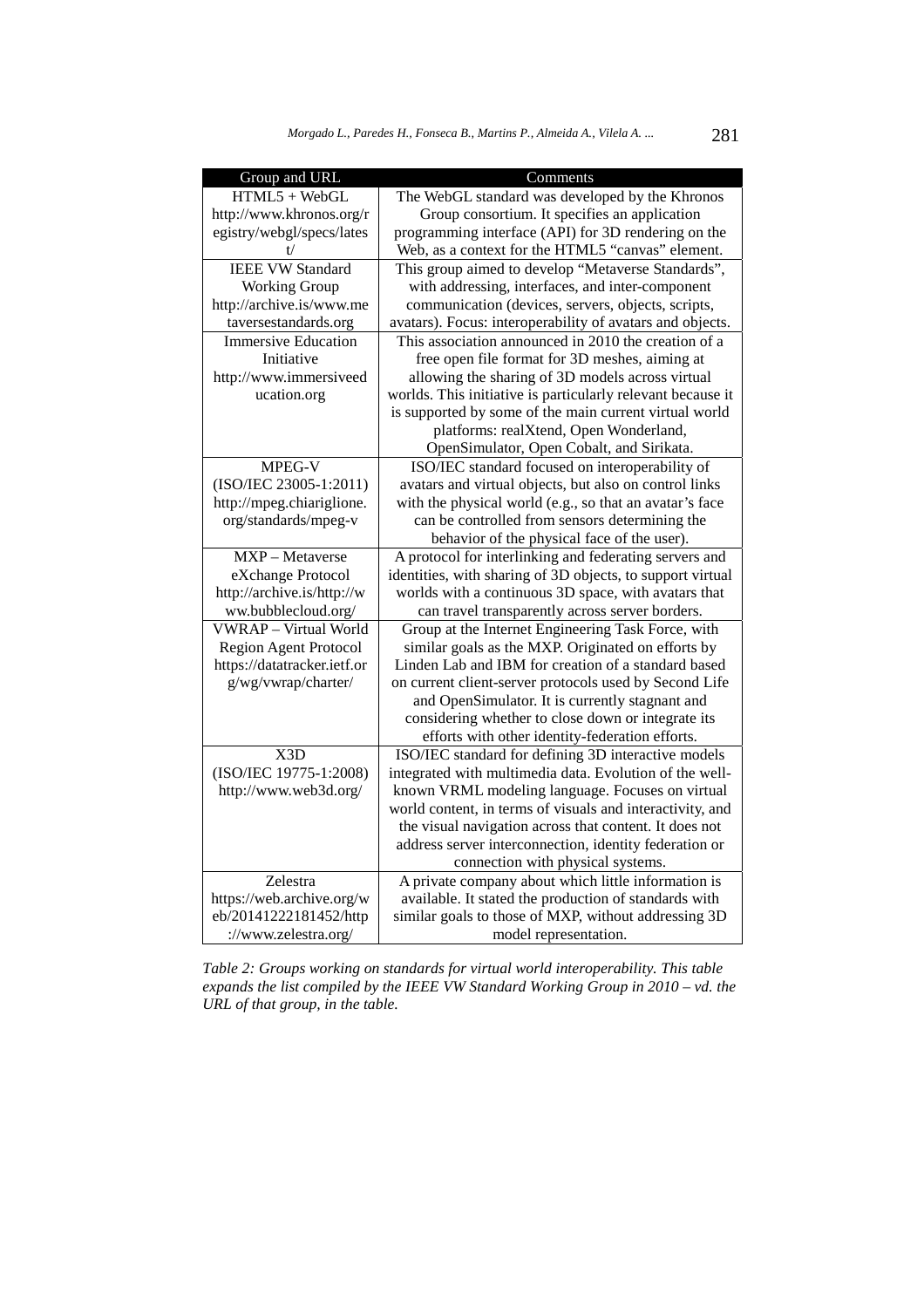### **6 The MULTIS Architecture**

#### **6.1 General description**

An underlying idea of this architecture is that any online virtual world platform needs to provide login systems for clients. Thus, an LMS system can log into the virtual world platform, even if it doesn't provide an application programming interface (API) for external systems, using automated clients. The virtual world platform responds to these automated logins by generating matching avatars, which are provided with data about the virtual world environment and other participants, and interact with those participants and the environment. In common virtual world lingo, such automated clients are typically referred to as "bots".

This bot-centred approach allows LMS systems to be integrated with a greater range of virtual world platforms – particularly given that the overwhelming majority of virtual world platforms don't provide any API for interfacing with external systems. However, it faces different constraints. A first issue is that a single bot cannot provide all the services that LMS integration requires, since it experiences the virtual world through an embodied perspective. For instance, the data it receives is limited to the virtual geographic area where it is located at a given moment; if data collection is required from several different locations simultaneously, using a single bot would require constant relocations for alternate data collection from each location. But most seriously, since a bot is treated by the virtual world server as any other avatar, actions upon the environment cannot be expected to yield a notification or acknowledgment upon completion: on instances, the bot must monitor the environment to confirm the completion of any actions it has requested upon the environment. For instance, if the bot requested the creation of a virtual chair, it needs to monitor the environment for confirmation of the creation of that chair.

To overcome this potential performance bottleneck, our MULTIS architecture employs scheduling and spooling concepts, common in other fields of computing, such as process management and printing systems. In short, the architecture proposes that e-learning systems include a pool of bots for interfacing with virtual world platforms, and schedules tasks between these bots, in order to circumvent performance bottlenecks and location-related constraints. When virtual world platforms include modular features for interfacing with external systems (i.e., features that do not require specific changes to the underlying code of the virtual world server), the architecture also accepts those for communication. This is the common case of using end-user scripts in objects, but since some different implementations of this possibility exist in virtual worlds, we will refer to this as "code add-ons".

Figure 4 presents the overall MULTIS architecture. On the left side, the section titled "LMS" represents the Learning Management System and its relevant components. These are impacted in terms of code changes to LMS systems that wish to include the MULTIS architecture. On the right side, the section titled "Virtual world server" represents the virtual world platform and its relevant components. These are only presented for illustration purposes, since the MULTIS architecture for LMS systems foresees no code impact on the side of the virtual world platform.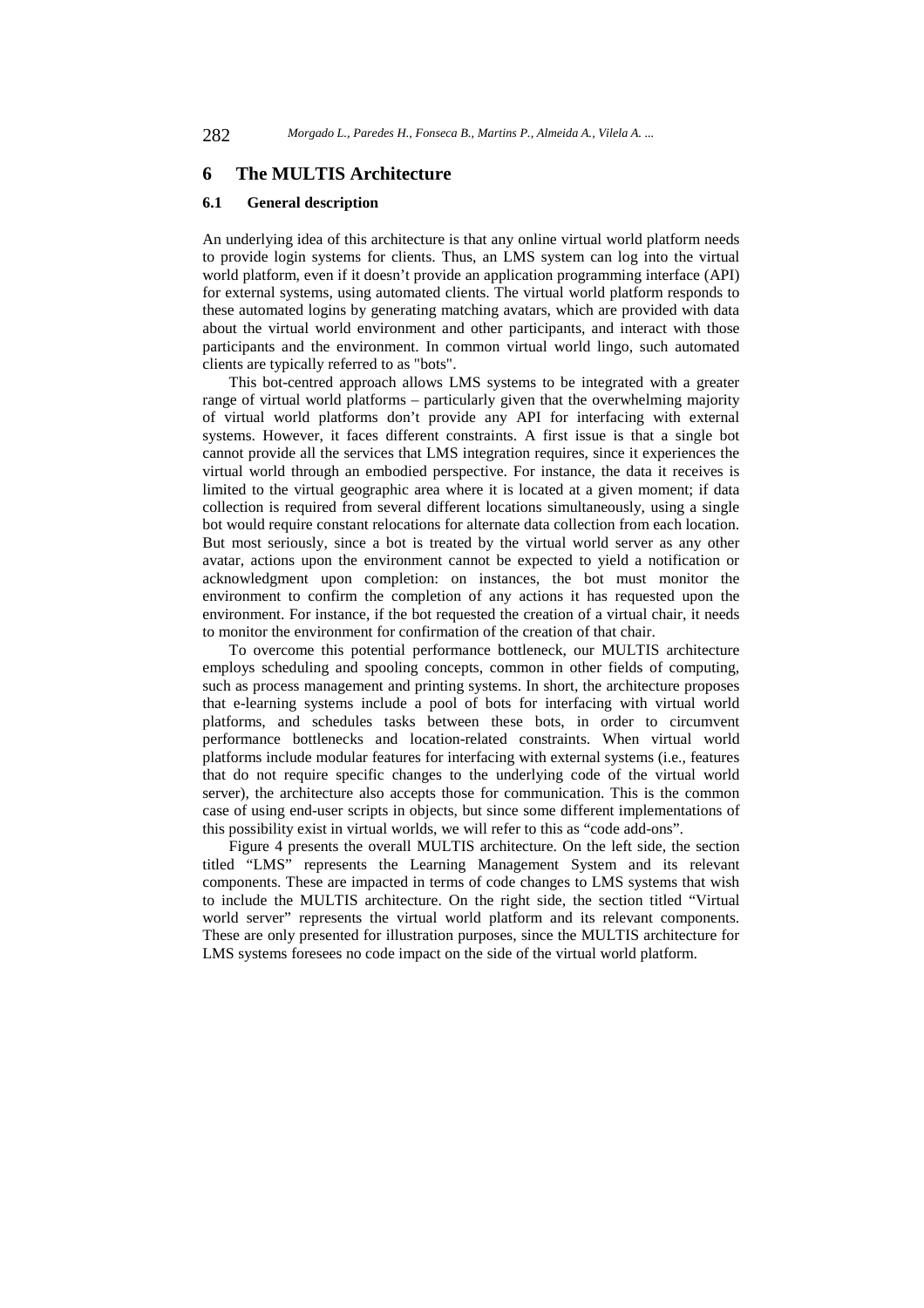

*Figure 4: The MULTIS architecture.* 

In this architecture, user-initiated actions can take place either within the virtual world or on the traditional LMS Web-based interface (and any derivatives, such as desktop or mobile interfaces). Actions initiated in the traditional LMS Web-based interface, are here collapsed into the component "LMS logic", since the actual details vary among different systems. Actions initiated within the virtual world generate data and events that may be of interest to the LMS, either via actions of externallycontrolled agents ("avatars"), or via code controlling the behaviour of virtual objects. Both sources of data and events are here represented by the "Virtual objects" component, within the "Virtual world server" block.

The remaining blocks are the core functionality of the MULTIS bot-spooling architecture: in order to enable the LMS to act upon the virtual world, the LMS "Bot logic" component is in charge of logging into the virtual world platform with the automated clients (bots). The avatars generated by the virtual world platform in response to these logins are represented in the right-side block by the "Avatar/Bot" component. The selection of which bot to use to fulfil requests issued by the LMS logic, and any waiting and task management that are necessary when no bots be available, take place within the "Bot scheduler" component.

#### **6.2 Operation**

To clarify the operation of systems using this architecture, in Table 3 (split into three parts) we explain its operation for the requirements as summarized in Figure 2: Web user requests action; Web user requests data collection; virtual world user produces data; virtual world user requests data.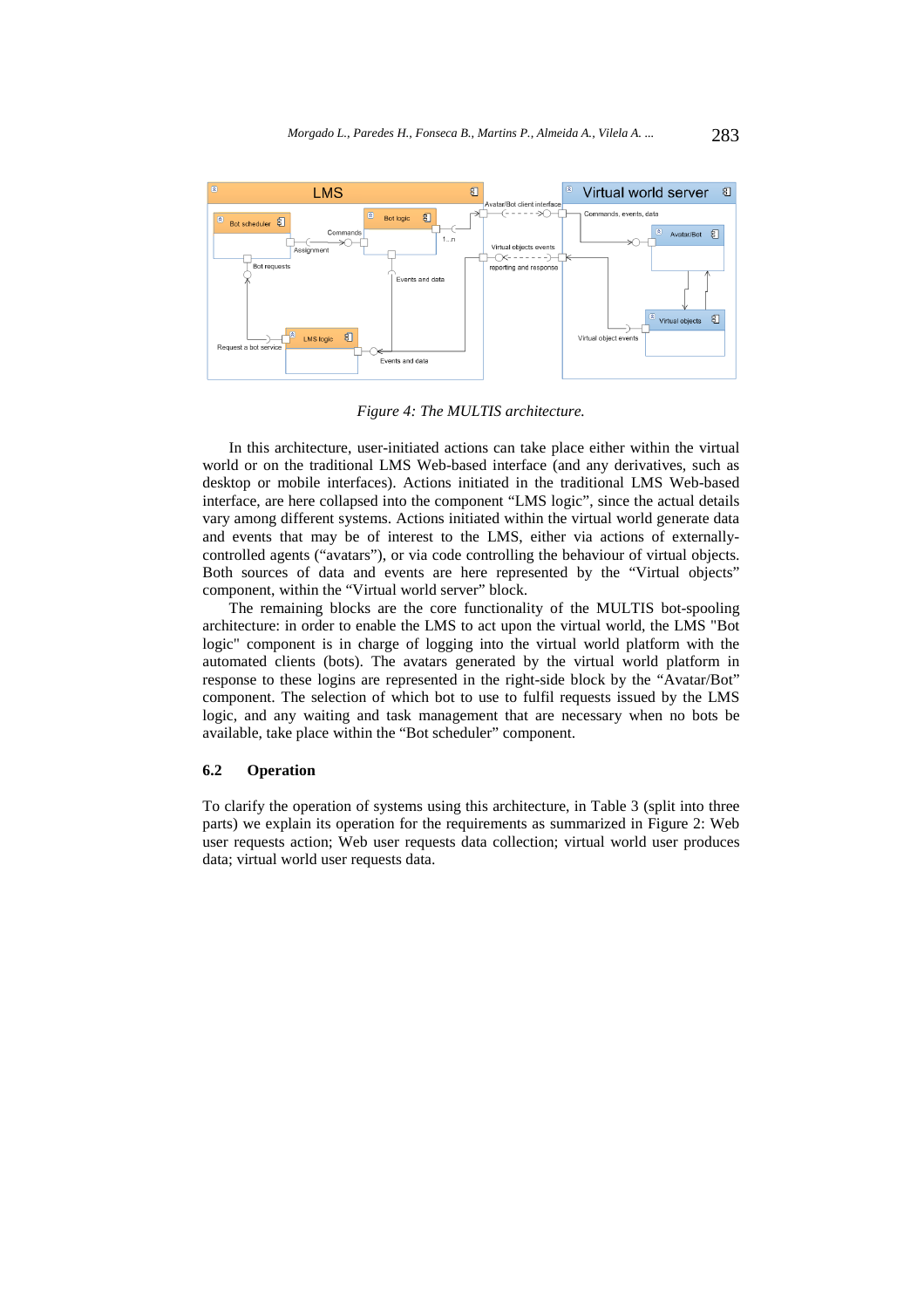

*Table 3, part 1/3: Sample requirements for integration of 3D virtual worlds in an LMS platform.*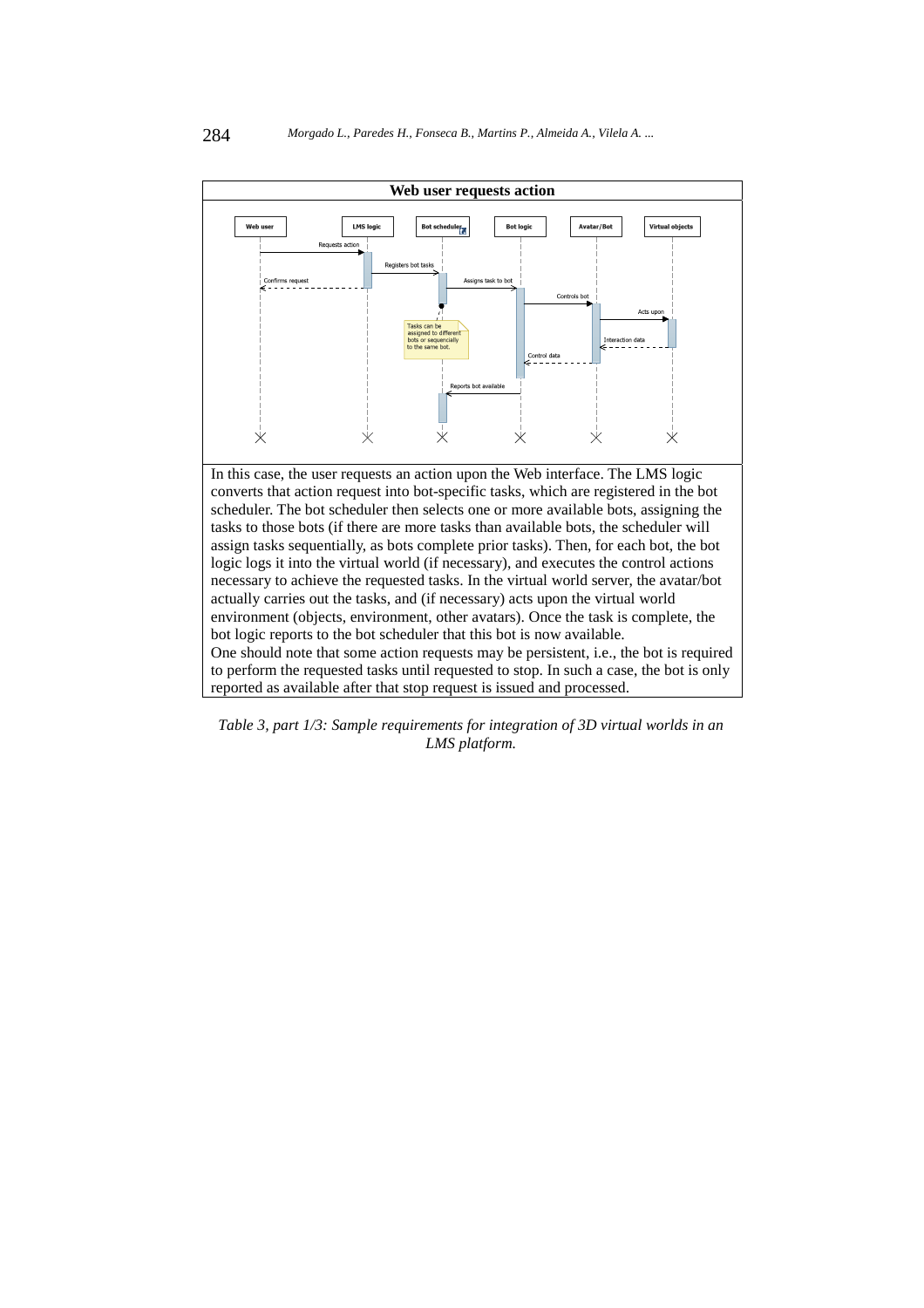

*Table 3, part 2/3: Sample requirements for integration of 3D virtual worlds in an LMS platform.*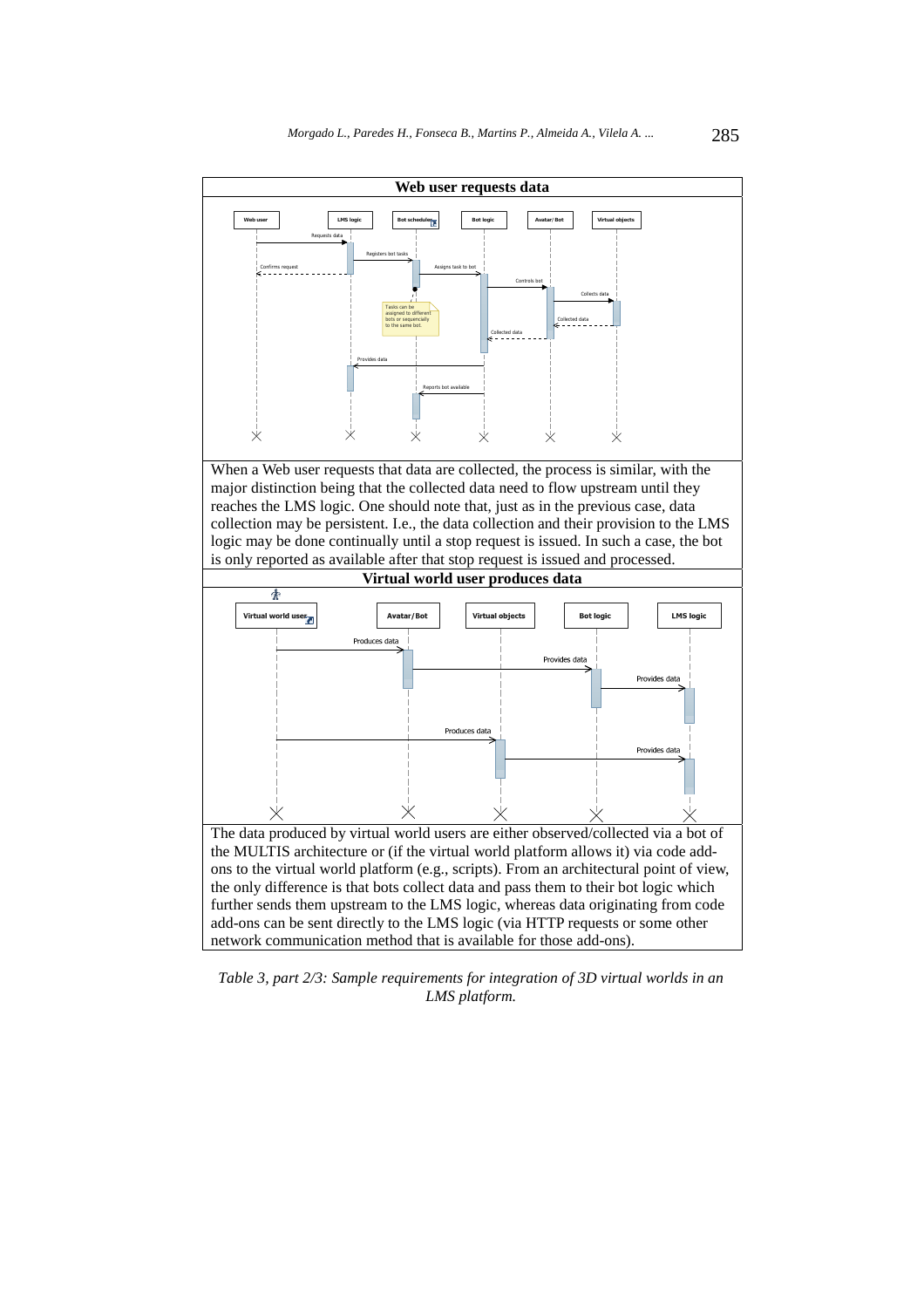

*Table 3, part 3/3: Sample requirements for integration of 3D virtual worlds in an LMS platform.* 

# **6.3 Example of operation for the sample requirements**

In Table 1 we presented some sample requirements for virtual world integration into corporate LMS systems. For further clarification of the architecture's operation, we will now explain how those cases would unroll (vd. Table 4, split into three parts, starting with R2 for pagination reasons).

| R <sub>2</sub> – Archival of interactive 3D virtual world content |                                               |  |  |  |
|-------------------------------------------------------------------|-----------------------------------------------|--|--|--|
| For users to provide to interactive 3D                            | When a virtual world platform accepts         |  |  |  |
| content for archival, the LMS system                              | external 3D content, it is simply a new data  |  |  |  |
| needs to accommodate this form of                                 | format for storage in the LMS logic. Some     |  |  |  |
| data (and possibly code).                                         | platforms don't allow that, and all content   |  |  |  |
|                                                                   | is generated within the virtual world itself. |  |  |  |
|                                                                   | And if they do accept external content,       |  |  |  |
|                                                                   | mostly exclude interactive content. But       |  |  |  |
|                                                                   | typically avatars have "possessions",         |  |  |  |
|                                                                   | including interactive content. Bots of the    |  |  |  |
|                                                                   | MULTIS architecture can thus be used as       |  |  |  |
|                                                                   | storage interfaces for virtual world          |  |  |  |
|                                                                   | interactive content.                          |  |  |  |

*Table 4, part 1/3: Architecture operation for the sample requirements of Table 1.*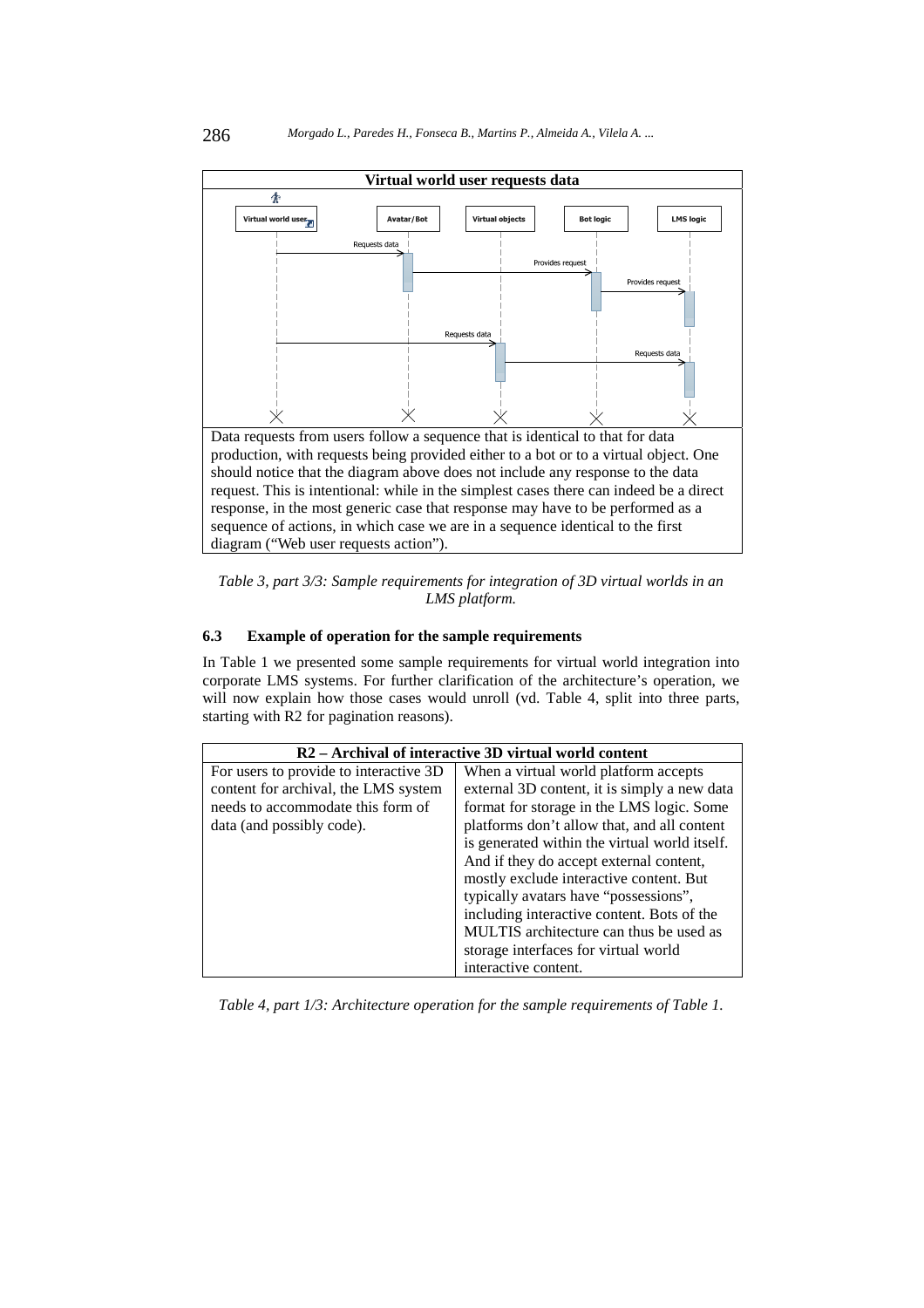| R1 – Creation of synchronous 3D sessions |                                             |  |  |  |
|------------------------------------------|---------------------------------------------|--|--|--|
| To schedule a synchronous 3D             | This requirement involves new               |  |  |  |
| session: the LMS system needs to         | information, and the matching data are      |  |  |  |
| allow course managers to:                | stored in the "LMS logic" component.        |  |  |  |
| specify which LMS users<br>$\bullet$     | This includes the need to have avatar       |  |  |  |
| can attend it;                           | identification associated with each user -  |  |  |  |
| whether to use an existing               | akin to having other personal data - in     |  |  |  |
| virtual room or create a new             | order for the system to be able to control  |  |  |  |
| one:                                     | access and attendance. To implement         |  |  |  |
| which features are available;            | access control, it needs to employ the      |  |  |  |
| which learning materials are             | "Web user request data" sequence.           |  |  |  |
| required.                                | Virtual world attendance will originate     |  |  |  |
|                                          | the "Virtual world user produces data"      |  |  |  |
|                                          | sequence, and in case it is necessary to    |  |  |  |
|                                          | intervene to impede access of some          |  |  |  |
|                                          | virtual world user, the LMS system will     |  |  |  |
|                                          | use the "Web user requests action"          |  |  |  |
|                                          | sequence.                                   |  |  |  |
|                                          | If a new virtual room is to be created, the |  |  |  |
|                                          | LMS will use the sequence "Web user         |  |  |  |
|                                          | requests action" for creating the room.     |  |  |  |
|                                          | If a feature needs to be available, it can  |  |  |  |
|                                          | involve creation of virtual world content   |  |  |  |
|                                          | or provision of parameters to code add-     |  |  |  |
|                                          | ons running within the virtual world. In    |  |  |  |
|                                          | both cases, the sequence "Web user          |  |  |  |
|                                          | requests actions" can be used. However,     |  |  |  |
|                                          | in case of parameter provision to code      |  |  |  |
|                                          | add-ons, in case they are regularly         |  |  |  |
|                                          | polling the LMS system for them, this       |  |  |  |
|                                          | can also be achieved via the "Virtual       |  |  |  |
|                                          | world user requests data" sequence.         |  |  |  |
|                                          | Learning materials such as presentations,   |  |  |  |
|                                          | text, voice, 3D objects or even             |  |  |  |
|                                          | choreographies of virtual actors, may       |  |  |  |
|                                          | involve creation of virtual world content   |  |  |  |
|                                          | or parameter-passing, as in the case        |  |  |  |
|                                          | above. But in the more complex cases,       |  |  |  |
|                                          | such as experiencing LMS-controlled         |  |  |  |
|                                          | simulations or choreographies, all          |  |  |  |
|                                          | sequences may be necessary, since data      |  |  |  |
|                                          | are required from both ends and actions     |  |  |  |
|                                          | may need to be generated in response to     |  |  |  |
|                                          | those data.                                 |  |  |  |

*Table 4, part 2/3: Architecture operation for the sample requirements of Table 1.*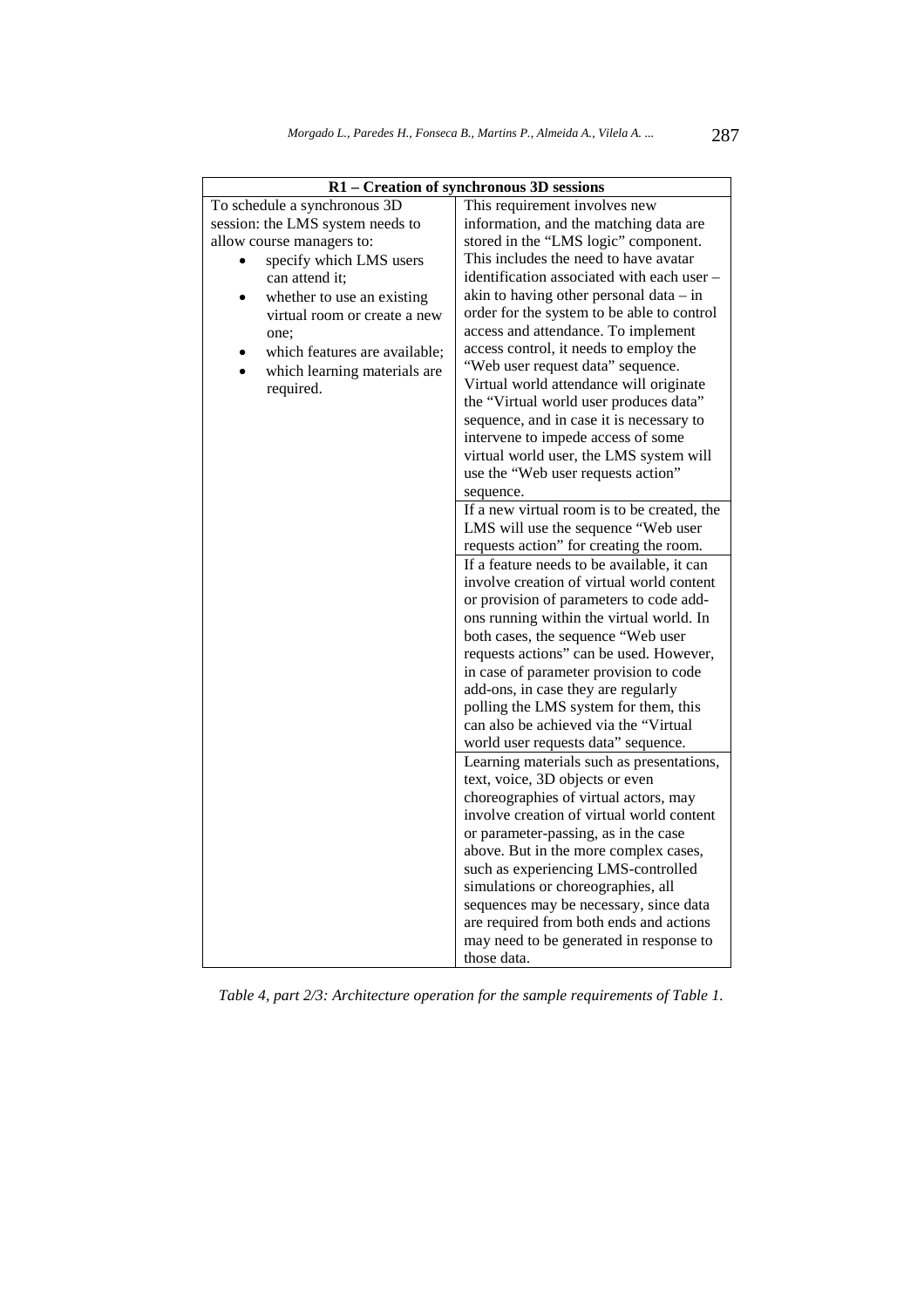| R3 – Use in the virtual world of 3D content archived in the LMS |                                             |  |  |  |
|-----------------------------------------------------------------|---------------------------------------------|--|--|--|
| For users of the virtual world to be                            | Following the case for R2, above, the       |  |  |  |
| able to access 3D content stored in                             | solution is similar: whether the content is |  |  |  |
| the LMS and interact with it, it is                             | simply stored in the LMS as a new data      |  |  |  |
| necessary for that content to be                                | format, or inside the virtual world but     |  |  |  |
| placed in the virtual world.                                    | available to the LMS as "possessions" of    |  |  |  |
|                                                                 | its bots, the content can then be placed    |  |  |  |
|                                                                 | within the virtual world using the "Web"    |  |  |  |
|                                                                 | user requests action" sequence.             |  |  |  |
| R4 – Provision of 3D content to LMS users                       |                                             |  |  |  |
| To automatically deliver 3D content                             | Content provision to avatars in virtual     |  |  |  |
| to specific virtual world users, the                            | worlds typically can be done by other       |  |  |  |
| LMS system needs to transfer content                            | avatars. When the platform supports         |  |  |  |
| to those user's avatars.                                        | code add-ons, usually those add-ons can     |  |  |  |
|                                                                 | also fulfil this task. In both cases, the   |  |  |  |
|                                                                 | content needs to enter the virtual world    |  |  |  |
|                                                                 | first, as explained above for case R3. Its  |  |  |  |
|                                                                 | transfer can then take place from LMS       |  |  |  |
|                                                                 | bot to users' avatars, or $-$ after being   |  |  |  |
|                                                                 | placed within reach of a code add-on -      |  |  |  |
|                                                                 | via provision of parameters to the code     |  |  |  |
|                                                                 | add-on. Both cases can be achieved via      |  |  |  |
|                                                                 | the "Web user requests action" sequence.    |  |  |  |

*Table 4, part 3/3: Architecture operation for the sample requirements of Table 1.* 

# **7 Sample Application of the MULTIS Architecture to Integrate Second Life Grid and OpenSimulator Virtual Worlds in an LMS: Formare**

# **7.1 Architecture concepts applied to Second Life Grid/OpenSimulator platforms**

We have implemented this architecture in the Formare LMS for the specific case of the Second Life Grid/OpenSimulator platforms, including the four requirements listed in Table 1 (R1-R4) and detailed in Table 4, plus several others. Presenting their implementation in detail is beyond the scope of this paper, but we believe that providing some examples can render more concrete the abstract description of the MULTIS concepts, and contribute to the reader's understanding.

From the perspective of the MULTIS architecture, these two platforms are identical. Significant differences in behaviour are routinely found by developers, but at lower levels of implementation or regarding specific features, not affecting this discussion, that were described in detail by Sequeira [Sequeira, 13]. This is due to the origins of the OpenSimulator platform, which started as a project to create an opensource version of Second Life server software. Initially this was taking place by reverse engineering and analysis of the communication between Second Life client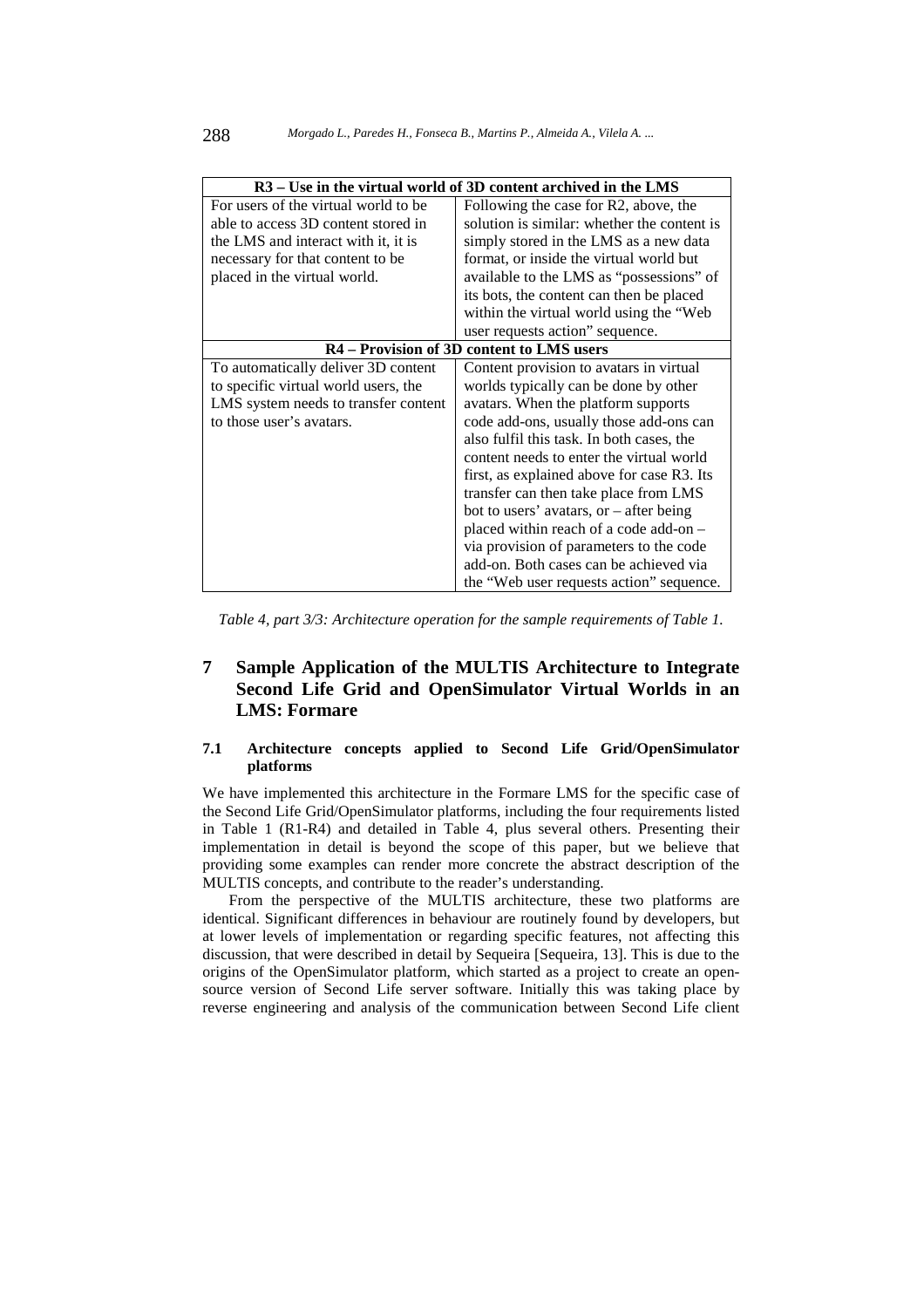software (known as "viewer") and server software. However, following the 2007 release of the source code for the official Second Life viewer [Linden Research, 07], both of these platforms share a common protocol for communication between virtual world servers and client software, which they refer to as "viewer" – the Second Life Grid Open Grid Protocol, or SLGOGP [Linden Research, 08]. Hence, the subsequent descriptions of the use of the MULTIS architecture apply to both platforms.

In these platforms, avatar control by external systems, as bots, is streamlined. More than just the existence of source code for client software, as mentioned above, there is an open source collection of .Net libraries in C#, libopenmetaverse, which implement the protocol and core functionalities, such as networking and specific data handling [LibOpenMetaverse, n.d.]. These libraries were used to develop our "Bot logic" components. Avatars – including bots – have possessions, called "Inventory", which can be used as LMS stores for virtual world items. In these systems, clients (avatars/the bot logic) can only communicate with the virtual world server, which determines and routes any communication towards other virtual world content, including virtual objects and other avatars.

These platforms support code add-ons, under the form of text scripts written in Linden Scripting Language or LSL [Linden Research, n.d.]. These can be uploaded to the virtual world server by any user (including bots) and are executed by being associated with a virtual world object. I.e., under the adopted metaphor, the scripts are placed "inside" the object. Scripts cannot be associated with terrain, avatars, other scripts, or any other virtual world elements besides virtual world objects. These scripts have significant capabilities for interacting with virtual world content, but for the purpose of the MULTIS architecture, the relevant aspect is that they can issue HTTP requests to external systems. They can also, temporarily, act as HTTP servers.

### **7.2 R1 – Creation of a synchronous 3D session**

The Formare LMS already had a "synchronous session" feature using traditional audio-visual conference services with text chat. Workflow features such as session creation, scheduling, enrolment, and others, were already part of the LMS logic. To expand it to cover virtual 3D sessions, we created the concept of "session type", so course administrators could select whether to create an audio-visual conference or a virtual 3D session. This way, the workflow for the course administrator and trainees associated with the virtual 3D session type is identical (alerts, calendars, etc.). New data items were created, and Figure 5 provides a screenshot of the associated Web form (in Portuguese). These include trivial data items such as title, session type, start and end dates and times, and checkboxes for activating desired features or content such as slide projection, chat recording, attendance records, etc. The "Local" radio button group, meaning "Location", allows the administrator to specify where the session will take place: in the pre-existing 3D space assigned to the training course; in a new room to be created (both were in a private OpenSimulator server), or as study tour within the Second Life world. Finally, on the bottom the administrator can control the access to this session: on the left side there is a list of trainees enrolled in the course, which can be moved to the right-side list in order to be included in this session and allowed access to it. To implement access control based on LMS users, not virtual users, we included in the LMS extra data items for the users. Specifically,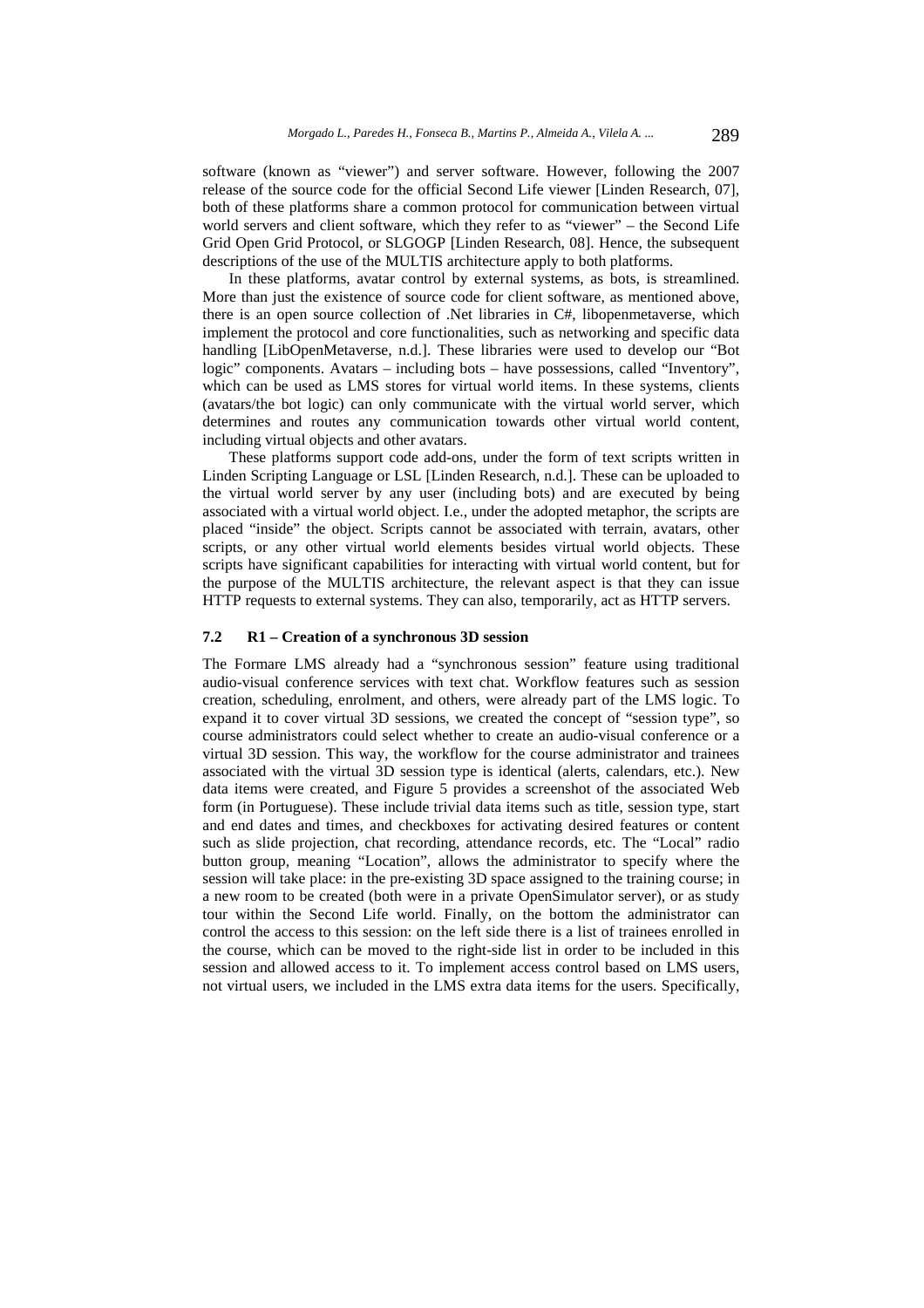a list of virtual world identities: the user's identity in Second Life, in the organization's OpenSimulator server, etc.



*Figure 5: The new Formare LMS Web form for synchronous session scheduling, with new data for the 3D session (image edited to present English language translation; original in the Portuguese language).* 

Depending on the course administrator's choices in this form, several different tasks will have to be performed by the MULTIS components implemented in the Formare LMS. Since we are creating a new session, all of these follow the "Web user requests action" sequence from Table 3. For instance, if the "New room" location is selected, the LMS logic needs to check its list of available locations for creating rooms in its associated virtual world, select one, and issue a "room creation" task to the bot scheduler, with the appropriate location and room details information. Depending on the complexity of the room, the bot scheduler will then assign a task or a series of tasks to an available bot. Its associated bot logic will then login the bot (if necessary) and control it to perform the required task or tasks – in this case, creating the new room, with all required contents, in the specified virtual world location. Another example, also following this sequence, is found in the implementation of several of the features that the administrator can specify with the checkboxes. In our implementation for Second Life and OpenSimulator, most of these were implemented via code add-ons (scripts) contained inside room objects. We could have used for this purpose room objects such as the walls, floor, ceiling, or furniture. However, in order for the design be independent from the system features, we opted to use small objects with specific code add-ons inside, which we could simply create and embed in the floor, hiding them from view. This way, implementing a feature such as "access control" could be done in simple steps: first, a bot task is issued to create the appropriate object, containing the access control code; then another bot task is issued to position the object inside the floor, away from view; finally, another bot task provides the object with configuration data, by communicating with it via a private text chat channel. This data can be the actual required parameters (for instance, the list of avatars with access to the room) or an URL for the code add-on to use for retrieving the required data via HTTP request.

When trainer or trainee follow links or directions to the room of the synchronous session, provided via e-mail or other alert methods of the LMS logic, they find the room ready and setup as requested by the course administrator (Figure 6).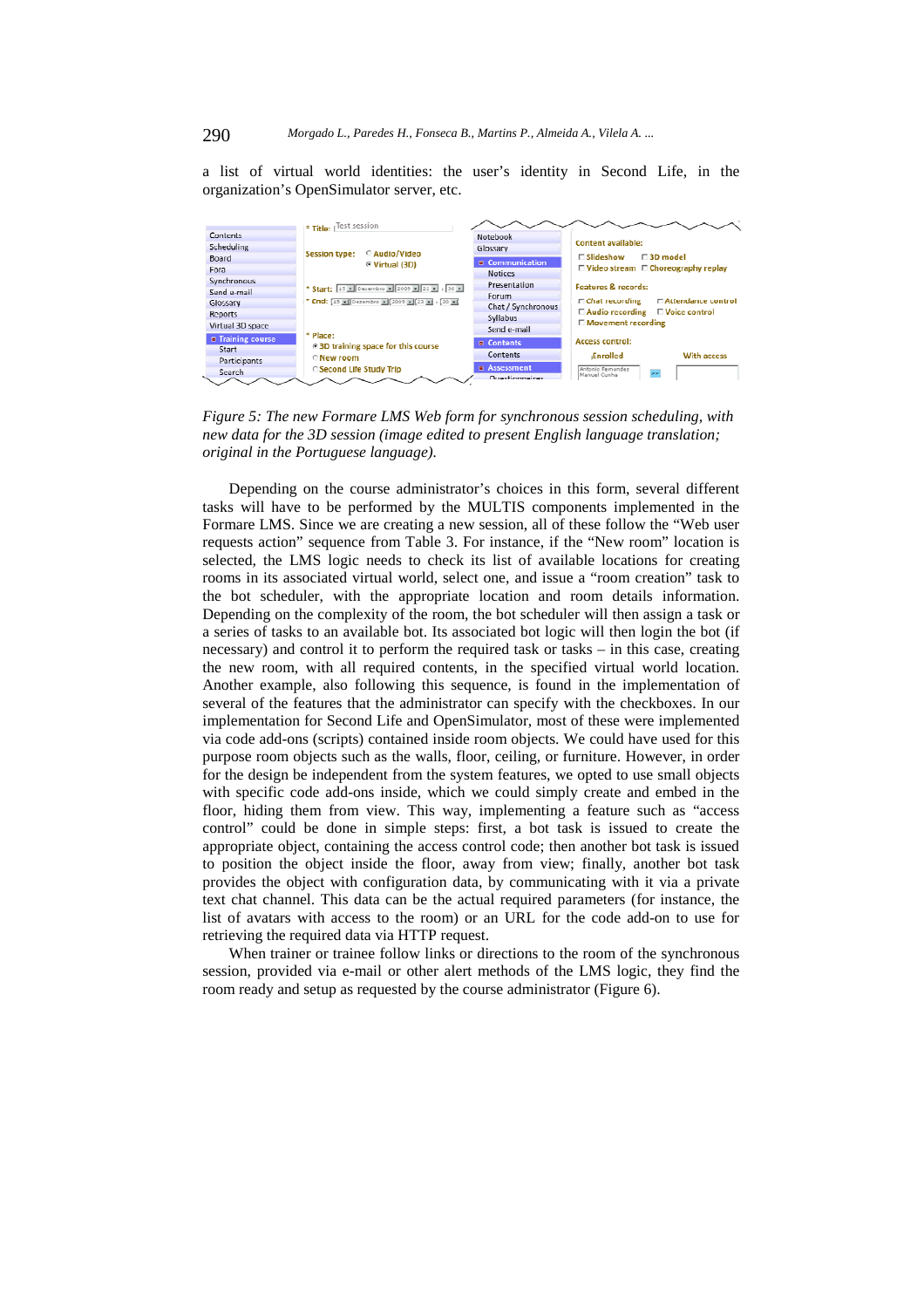

*Figure 6: A ready-to-use training room, created using the MULTIS architecture.* 

# **7.3 R2 – Archival of interactive 3D virtual world content**

3D content can be generated in the OpenSimulator and Second Life Grid platforms either by import of 3D meshes (which become part of the inventory of the avatar that imports them) or by modification and combination of pre-existing 3D templates, such as cubes, cones, and spheres, which in these platforms as called "prims", short for "primitives" (for more details, see Sequeira [Sequeira, 13]). Regardless, it's only after a 3D item is inside the virtual world that it can be further tuned, by specifying its physical properties, lighting, and other features. To include code add-ons (scripts) in 3D content, the source code for them first needs to be uploaded to the servers and registered as an independent asset (which renders the script part of the inventory of the avatar that uploaded it). Only then a user or bot specify for a 3D object to be associated to a script (as mentioned previously, via the metaphor of "containing" the script). It is via these code add-ons that 3D content in OpenSimulator or Second Life can exhibit behaviours such as switching slides following a trainer's touch on the projection screen, react to other objects via text messaging or proximity/collision detection, or even contact Web servers for detailed behaviour parameters. They can also communicate with a bot via messaging or their properties (including their mere existence), using the bot as a communication channel.

Under this context, 3D meshes and scripts can be readily uploaded by LMS system using the "Web user request action" sequence: the LMS logic request the upload task, the bot scheduler assigns it to a bot, and the bot logic does the actual uploading. The uploaded materials become part of the inventory of that specific bot, and the LMS logic keeps a record of each material and where, in terms of bot's avatar's inventory, those materials are stored. We have implemented a method by where some bots are exclusively devoted to act as stores of materials for use by other bots. Describing it is beyond the scope of this paper, but follows the MULTIS architecture.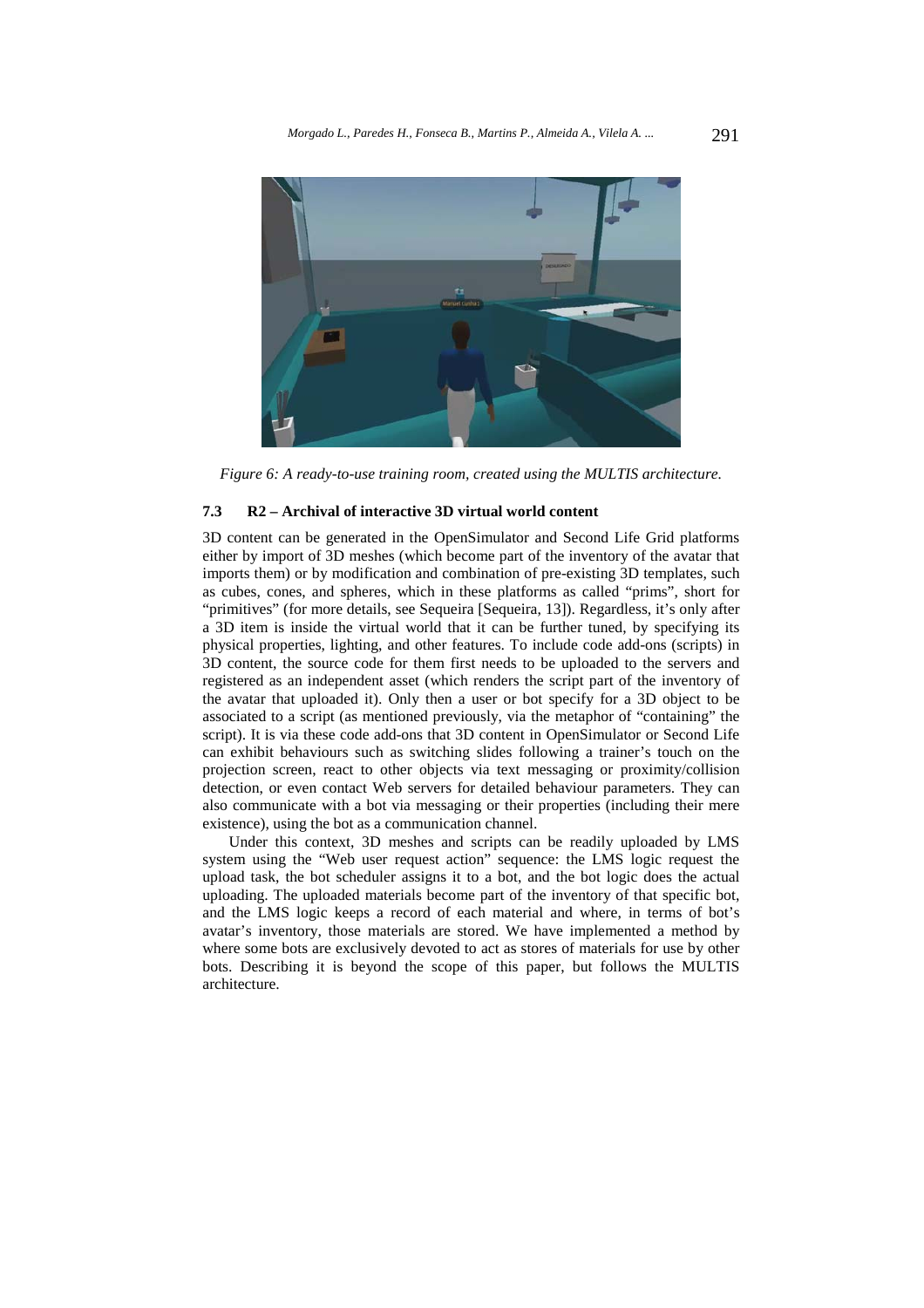#### 292 *Morgado L., Paredes H., Fonseca B., Martins P., Almeida A., Vilela A. ...*

However, due to the richness of information and configurations that can be associated with a 3D object within the virtual world proper, as described above, it is desirable that the LMS can receive objects from virtual world users. This allows the LMS to store not just 3D models, but also fully interactive objects or set of objects, with physical and lighting properties. We have implemented this via a scripted object, which we called a "content area". Other virtual world users can deposit objects inside it, to be collected by the LMS using the MULTIS architecture. In Figure 7 we present an instance of its use: the user has opened his inventory pane, selected a virtual object and is dragging it onto the content area object, which became highlighted, indicating that it can accept items. The user can proceed and drop the object into it.



*Figure 7: Avatar of a user depositing content inside the virtual world.* 

To make this object part of the LMS, when this drop occurs, the sequence "Virtual world user produces data" is used. The script in the content area issues an HTTP request to the LMS logic, reporting the event and associated data (object details, and avatar that dropped it, for instance). The LMS logic can respond by accepting or rejecting the object (in which case the content area script could delete it or return it to the original avatar). Then the LMS logic employs the "Web user requests data" sequence. It issues an "object collection" request to the bot scheduler, who selects a bot and issues to its bot logic component the series of tasks to collect it: log in (if necessary), travel to the content area locale, and collect the appropriate object from the content area object. Then it reports upstream, so that the LMS logic can record that the object exists and is stored in the inventory of the avatar associated with that bot.

Another alternative implementation – and one necessary in virtual world platforms which don't support code add-ons for objects – would be to have a bot persistently in the content area, and the virtual world user could then deliver the object directly to the bot, thus doing the entire process without script requirements, but at the expense of maintaining a permanent use of some network resources between the LMS server and the virtual world server.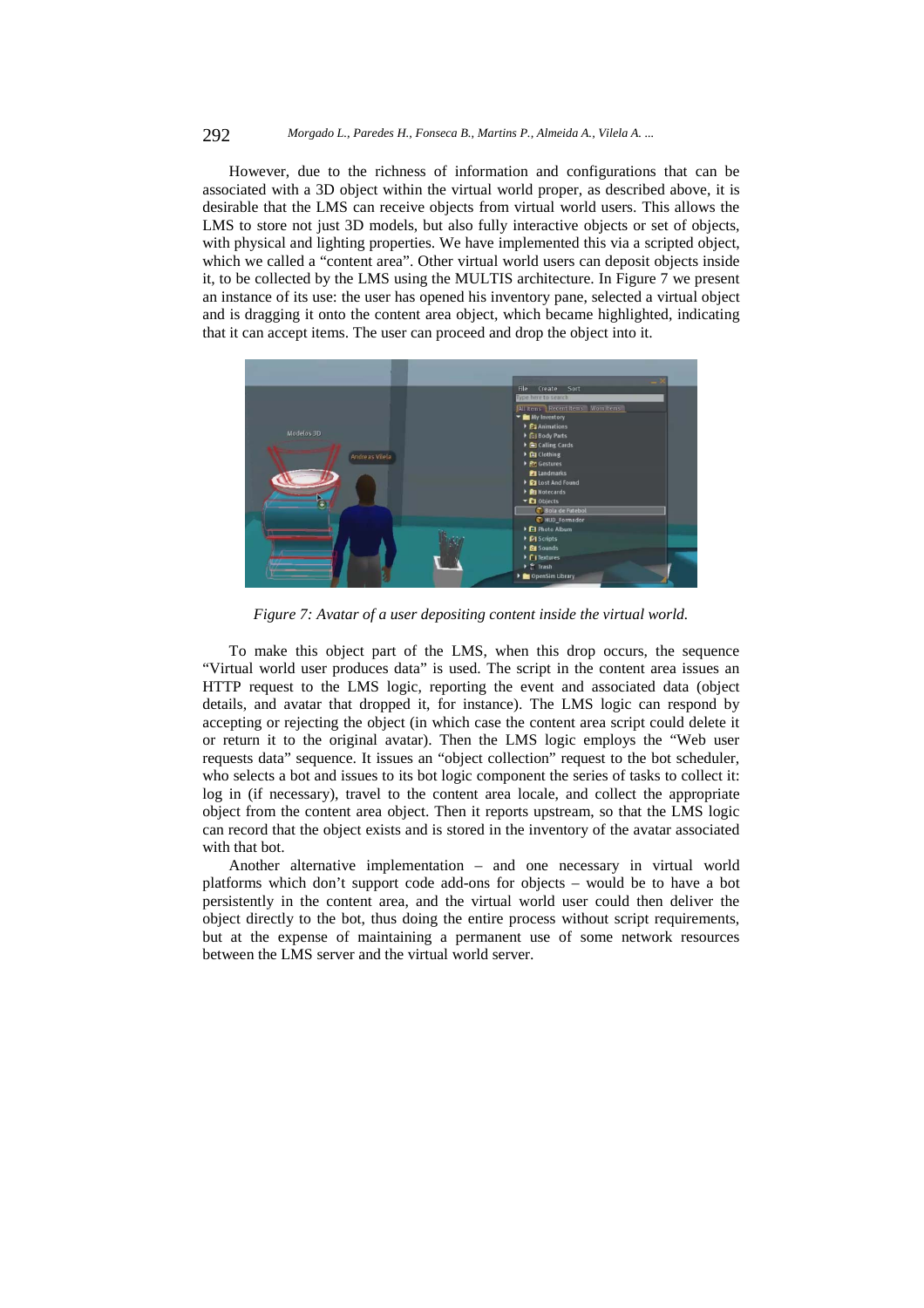# **7.4 R3 – Use in the virtual world of 3D content archived in the LMS**

This situation is resolved using the procedures presented above for R1 (which addressed the creation of objects inside the virtual world) and for R2 (which addressed the use of bots' inventories as stores for 3D objects and other virtual world assets). In the traditional Web interface, the course administrator can browse the available 3D objects, registered there as described for R2, and specify which are to be used and where. The only additional complexity is that the bot in whose inventory an object is stored may not be the bot which the bot scheduler wants to assign for its creation. In this situation, the bot scheduler needs to assign the tasks to both bots, so that content is transferred between them: the bot logic of the bot where the content is stored is assigned the task of sending that content to the second bot, and the bot logic of the second bot then is assigned the task of accepting that content. Subsequently, the tasks for creating it inside the virtual world can also be assigned to the second bot logic by the bot scheduler, as described above for R1.

### **7.5 R4 – Provision of 3D content to LMS users**

Following the descriptions above for R1, R2, and R3, this case is trivial. The course administrator can use the traditional LMS Web interface to browse the available 3D content, registered as described above for R2. To send it to a user's avatar, it simply uses the "Web user requests action" sequence: the LMS logic issues the request "Transfer item to avatar" to the bot scheduler component, which then either assigns that task to the bot logic of the bot whose avatar's inventory holds the item, or transfers content between bots prior to that, as described above for R3.

# **8 Final Thoughts and Future Work**

Since this architecture has been implemented in actual corporate systems, we are confident that it will prove feasible for large-scale deployment. Significant issues remain at that level, particularly from an information systems management perspective. Based on our own experience, the most challenging issue for wider deployment is that current virtual world client software for end-users is not geared towards corporate control and support of the trainee's experience. This places extra demands on user support structures, particularly when – as in Second Life or OpenSimulator viewers – the users have significant freedom to interact. For instance, a trainee can be provided with a custom on-screen control for a virtual machine, but current Second Life/OpenSimulator viewers allow him/her to freely remove that onscreen control from view – a complex support situation if the user doesn't know how to replace it and is amidst a synchronous training scenario, alongside other trainees and trainer. We have been developing strategies to monitor this and other situations, but ultimately this serves as an anecdotal note on the amount of evolution that these platforms will still see before widespread corporate adoption for training scenarios is viable. Other virtual world platforms have similar issues, derided from the same nonorganizational focus of virtual world client software. Organizations and companies providing LMS software can develop their own versions of virtual world client software, but given that this field is still in flux, such a path will demand significant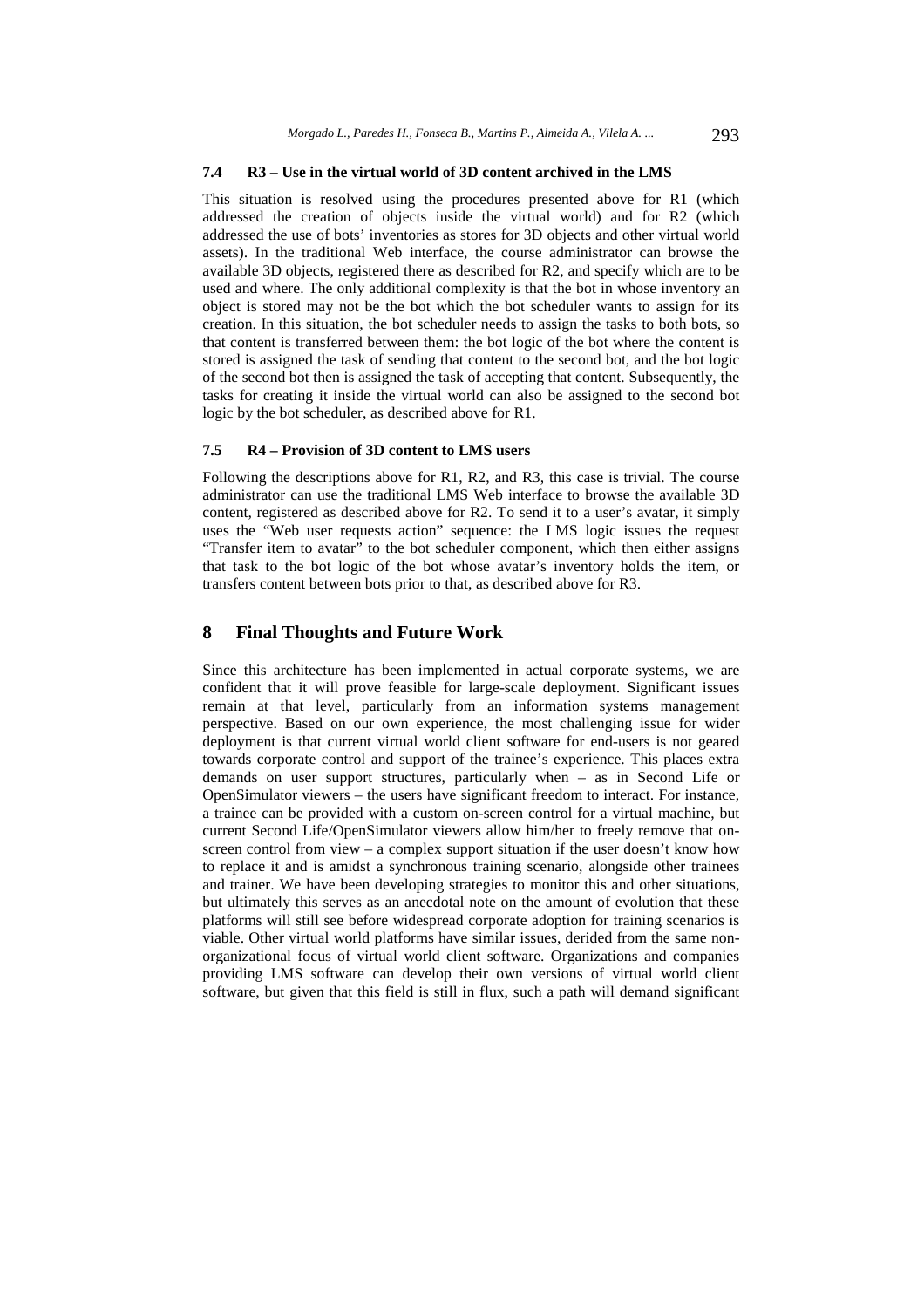resources for software development and maintenance of another complex piece of software – which ultimately may need to be abandoned when the field embraces common protocols and features, much like the Web today [Morgado, 09].

On a wider perspective, the development of training services and content based on virtual worlds needs to separate concerns and greater independence between the training content and the virtual world platform where it is provided. The MULTIS architecture provides a step in that direction, by proposing to treat training contexts as integral part of an LMS, pointing towards virtual worlds' integration with the current panorama of information systems, rather than remaining isolated. In the future, we envision that this separation of concerns may enable storage and control of training activities as complex as multi-agent scenarios, independent of the virtual world platform of choice. Small steps are being taken in that direction (e.g., [Silva, 14]; [Fonseca, 11]), and require not just data standards but also software architectures that enable it.

# **Acknowledgements**

This work was supported in part by research grants from Portugal Telecom Group, under its innovation plans for 2009 and 2010. The authors wish to thank doctoral student Ricardo Antunes, whose health issues have impeded him from taking part in this research, for the inspiration for linking LMS and virtual worlds.

# **References**

[Advanced Distributed Learning, 09] Advanced Distributed Learning, SCORM 2004 – 4th Edition, Documentation, Alexandria, VA, 2009,

https://www.adlnet.gov/adl-research/scorm/scorm-2004-4th-edition/

[Al-Khanjari, 15] Al-Khanjari, Z., Al-Roshdi, Y., Developing virtual lab to support the Computer Science Education in Moodle, 2015 12th International Conference on Remote Engineering and Virtual Instrumentation (REV), 186-191, IEEE, 2015.

[AlticeLabs, n.d.] Altice Labs, Formare, http://www.formare.pt/

 [Antunes, 08] Antunes, R., Morgado, L., Martins, P., Fonseca, B., Managing 3D Virtual Classrooms, Learning Technology, 10 (1), 3-5, 2008.

[Blackboard, 08] Blackboard Inc., Blackboard Announces Ball State University as Inaugural Recipient of Blackboard Greenhouse Grant for Virtual Worlds(TM), Press Release, Washington, DC, Feb. 19, 2008, http://lac.blackboard.com/news-and-events/pressreleases/archive.aspx?releaseid=1109469

[Blackboard, n.d.] Blackboard Inc., Blackboard Learn | Learning Management System, http://www.blackboard.com/Platforms/Learn/Overview.aspx

[Bochicchio, 09] Bochicchio, M., Longo, A., Hands-On Remote Labs: Collaborative Web Laboratories as a Case Study for IT Engineering Classes, IEEE Trans. Learning Technologies, 2 (4), 320-330, Oct./Dec. 2009.

[Bochicchio, 10] Bochicchio, M., Longo, A., Extending LMS with Collaborative Remote Lab Features, 2010 IEEE 10th International Conference on Advanced Learning Technologies (ICALT), 310-314, 2010.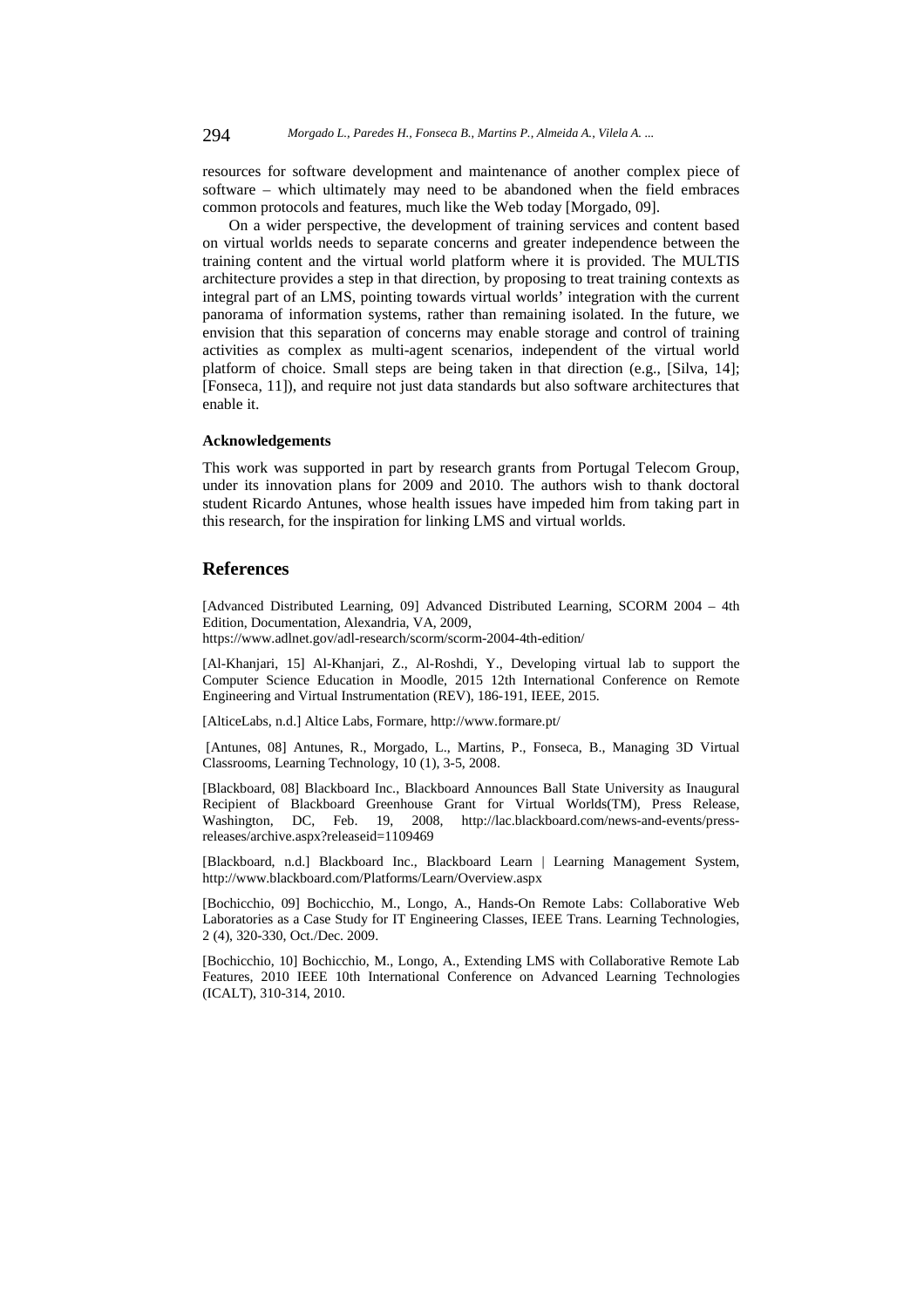[Callaghan, 09] Callaghan, M., McCusker, K., Losada, J.L., Harkin, J., Wilson, S., Engineering Education Island: Teaching Engineering in Virtual Worlds, Italics, 8 (3), 2009.

[Cheslack-Postava, 12] Cheslack-Postava, E., Azim, T., Mistree, B., Horn, D.R., Terrace, J., Levis, P., Freedman, M., A Scalable Server for 3D Metaverses, Proceedings of the 2012 USENIX Annual Technical Conference, USENIX '12, 209-222, 2012.

[Cohen, 12] Cohen, D.C., Sevdalis, N., Patel, V., Taylor, D., Batrick, N., Darzi, A.W., Major Incident Preparation for Acute Hospitals: Current State-of-the-Art, Training Needs Analysis, and the Role of Novel Virtual Worlds Simulation Technologies, The Journal of Emergency Medicine, 43 (6), 1029-1037, 2012.

[Cornerstone, n.d.] Cornerstone, Learning Management System - LMS Software | Cornerstone, https://www.cornerstoneondemand.com/learning

[Cruz, 15], Cruz, A., Paredes, H., Fonseca, B., Martins, P., Morgado, L., Fitting Three Dimensional Virtual Worlds into CSCW, 2015 IEEE 19th International Conference on Computer Supported Cooperative Work in Design (CSCWD), 419-424, IEEE, 2015.

[de Freitas, 08] de Freitas, S., Serious virtual worlds: A scoping study. Bristol, UK: Joint Information Systems Committee, 2008.

[de Penning, 08] de Penning, L., Boot, E., Kappé, B., Integrating Training Simulations and e-Learning Systems: The SimSCORM platform, The Interservice/Industry Training, Simulation & Education Conference (I/ITSEC) – 2008 (Learn. Train. Win!), 2008.

[Farley, 09] Farley, H., Reusable Learning Designs and Second Life: Issues and Strategies, Proceedings of World Conference on Educational Multimedia, Hypermedia and Telecommunications 2009, 4047-4052, 2009.

[Ferreira, 05] Ferreira, J., Cardoso, A., A Moodle extension to book online labs, International Journal of Online Engineering, 1 (2), 2005.

[Fonseca, 11] Fonseca, B., Paredes, H., Rafael, J., Morgado, L., Martins, P., A Software Architecture for Collaborative Training in Virtual Worlds: F-16 airplane engine maintenance, Collaboration and Technology: 17th International Conference, CRIWG 2011, Paraty, Brazil, October 2-7, 2011. Proceedings, 102-109, 2011.

[Ghanbarzadeh, 14] Ghanbarzadeh, R., Ghapanchi, A. H., Blumenstein, M., Talaei-Khoei, A., A decade of research on the use of three-dimensional virtual worlds in health care: a systematic literature review. Journal of Medical Internet Research, 16 (2), e47, 2014.

[Haynes, 98] Haynes, C., Holmevik, J.R. (Eds.), High wired: on the design, use, and theory of educational MOOs. Ann Arbor, MI: University of Michigan Press, 1998.

[Hew, 10] Hew, K.F., Cheung, W.S., Use of three-dimensional (3-D) immersive virtual worlds in K-12 and higher education settings: A review of the research, British Journal of Educational Technology, 41 (1), 33-55, 2010.

[Hudson, 09] Hudson, K., deGast-Kennedy, K., Canadian Border Simulation at Loyalist College, Journal of Virtual Worlds Research, 2 (1), 2009.

[Jailly, 11] Jailly, B., Gravier, C., Preda, M., Fayolle, J., Interactive mixed reality for collaborative remote laboratories, MTDL '11 Proceedings of the third international ACM workshop on Multimedia technologies for distance learning, 1-6, 2011.

[Jie, 13] Jie, F., Chen, Y., Li, F., Li, F., A universal simulation control service based on HLA, 2013 Fourth International Conference on Intelligent Control and Information Processing (ICICIP), 792-796, IEEE, 2013.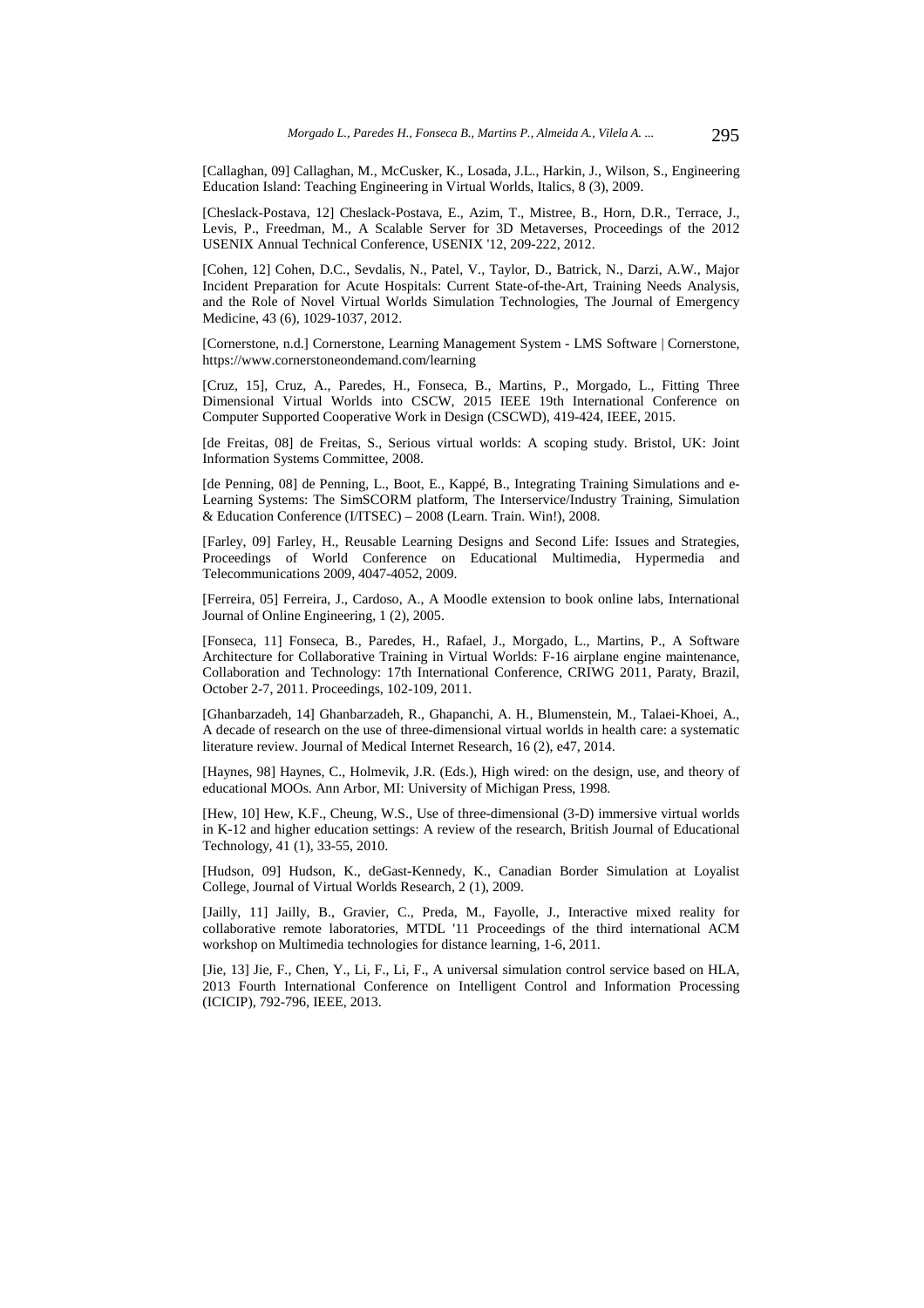[Jiménez, 08] Jiménez, A., Rodríguez, J., Alfaro, Z., Architecture for Integration of Simulations with SCORM in E-learning Environments, Proceedings – The 8th IEEE International Conference on Advanced Learning Technologies, Santander, Spain, 1-5 July 2008, ICALT '08, 217-221, 2008.

[Kaplan, 11] Kaplan, J., Yankelovich, N., Open Wonderland: An Extensible Virtual World Architecture, IEEE Internet Computing, 15 (5), 38-45, 2011.

[Kemp, 06] Kemp, J., Livingstone, D., Putting a Second Life «Metaverse» Skin on Learning Management Systems, Proceedings of the First Second Life Education Workshop, Part of the 2006 Second Life Community Convention, August 18th-20th 2006, Fort Mason Centre, San Francisco, 13-18, 2006.

[LibOpenMetaverse, n.d.] LibOpenMetaverse, libopenmetaverse - libomv - Developer Wiki, http://lib.openmetaverse.co/wiki/Main\_Page

[Linden Research, 07] Linden Research, Linden Lab To Open Source Second Life Software, Press Release, San Francisco, CA, 8 Jan. 2007, http://www.lindenlab.com/releases/linden-labto-open-source-second-life-software

[Linden Research, 08] Linden Research, SLGOGP Draft 1, Technical Report, San Francisco, CA, Mar. 2008, http://wiki.secondlife.com/wiki/SLGOGP\_Draft\_1

[Linden Research, n.d.] Linden Research, LSL Portal, http://wiki.secondlife.com/wiki/LSL\_Portal

[Livingstone, 09] Livingstone, D. (ed.), Online Learning In Virtual Environments with SLOODLE, Computing and Information Systems Technical Reports, no. 50 (Dec. 2009), Paisley, Scotland, UK: University of the West of Scotland,

https://www.sloodle.org/downloads/SLOODLE\_Eduserv\_report\_final.pdf

[Madeira, 10] Madeira, A., Sequeira, P., Morgado, L., Gonzaga, L., Controlo da Assiduidade em Aulas Efectuadas no Second Life, RISTI - Revista Ibérica de Sistemas e Tecnologias de Informação, 5, 87-100, 2010.

[Morgado, 09] Morgado, L., Interconnecting virtual worlds, Journal of Virtual Worlds Research, 3 (1), 4-7, 2009.

[Morgado, 10] Morgado, L., Varajão, J., Coelho, D., Rodrigues, C., Sancin, C., Castello, V., The Attributes and Advantages of Virtual Worlds for Real World Training, The Journal of Virtual Worlds and Education, 1 (1), 2010.

[Morgado, 15] Morgado, L., Manjón, B. F., Gütl, C., Guest Editorial: Overcoming the Technological Hurdles Facing Virtual Worlds in Education: The Road to Widespread Deployment, Educational Technology & Society, 18 (1), 1–2, 2015.

[Motteram, 14] Motteram, G., Koenraad, T., Outakoski, H., Jauregi, K., Molka-Danielsen, J., Schneider, C., The Euroversity Good Practice Framework (EGPF) and its application to minority languages and elder learners, CALL Design: Principles and Practice, Proceedings of the 2014 EUROCALL Conference, Groningen, The Netherlands, Research-publishing.net, Dublin, 241-247, 2014.

[Oracle, n.d.] Oracle, Welcome to Oracle iLearning, http://ilearning.oracle.com/ilearn/ en/learner/jsp/login.jsp

[Pérez-Garcia, 09] Pérez Garcia, M., MUVEnation: a European peer-to-peer learning programme for teacher training in the use of MUVEs in education, British Journal of Educational Technology, 40 (3), 561-567, 2009.